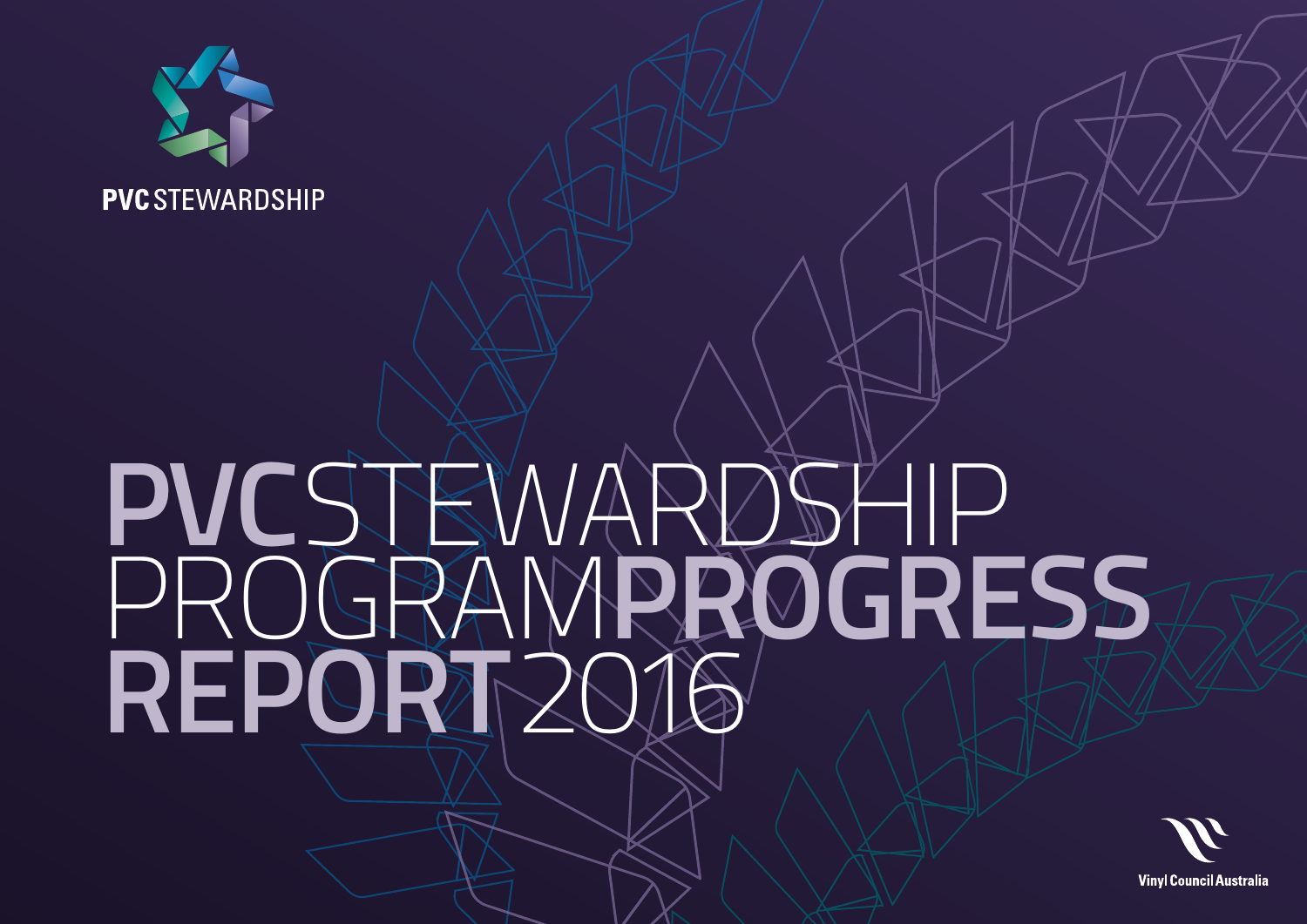# **Contents** PVC Stewardship Program Progress Report 2016

[Summary of key commitments](#page-2-0) **3** [About the Program](#page-3-0) **4** [Message from the Chairman](#page-4-0) **5** [2016 The Year in Review](#page-6-0) **7** [COMMITMENT 1: Best Practice Manufacturing](#page-10-0) **11** Mercury Avoidance **11** Resin Compliance **12** [Life Cycle Thinking](#page-11-0) **12** Actions for 2017 **12** [COMMITMENT 2: Safe and Sustainable Use of Additives](#page-12-0) **13** Stabilisers & Pigment **13** Recycling legacy additives **13** [Plasticiser Policy](#page-13-0) **14** Actions for 2017 **14** [COMMITMENT 3: Energy & Greenhouse Gas Management](#page-14-0) **15** Actions for 2017 **15**

[COMMITMENT 4: Resource Efficiency](#page-15-0) **16** Waste Minimisation **16** RecoPVC **16** Packaging Waste Management **16** [Vinyl Industry Recycling Strategy](#page-16-0) **17** Recycling Priority Areas **17** [Actions for 2017](#page-17-0) **18** [COMMITMENT 5: Transparency and Engagement](#page-18-0) **19** Annual Progress Report **19** Program and Report Verification **19** Research Monitoring **19** Technical Steering Group **19** Changes to Signatories **19** Stakeholder engagement **19** [Verification Audit Statement](#page-19-0) **20** [2016 Signatory Performance](#page-20-0) **21** [Glossary](#page-21-0) **22**



ABN 85 083 012 533 1.02 Junction Business Centre, 22 St Kilda Rd, St Kilda VIC, 3182 +61 3 9368 4857, www.vinyl.org.au, info@vinyl.org.au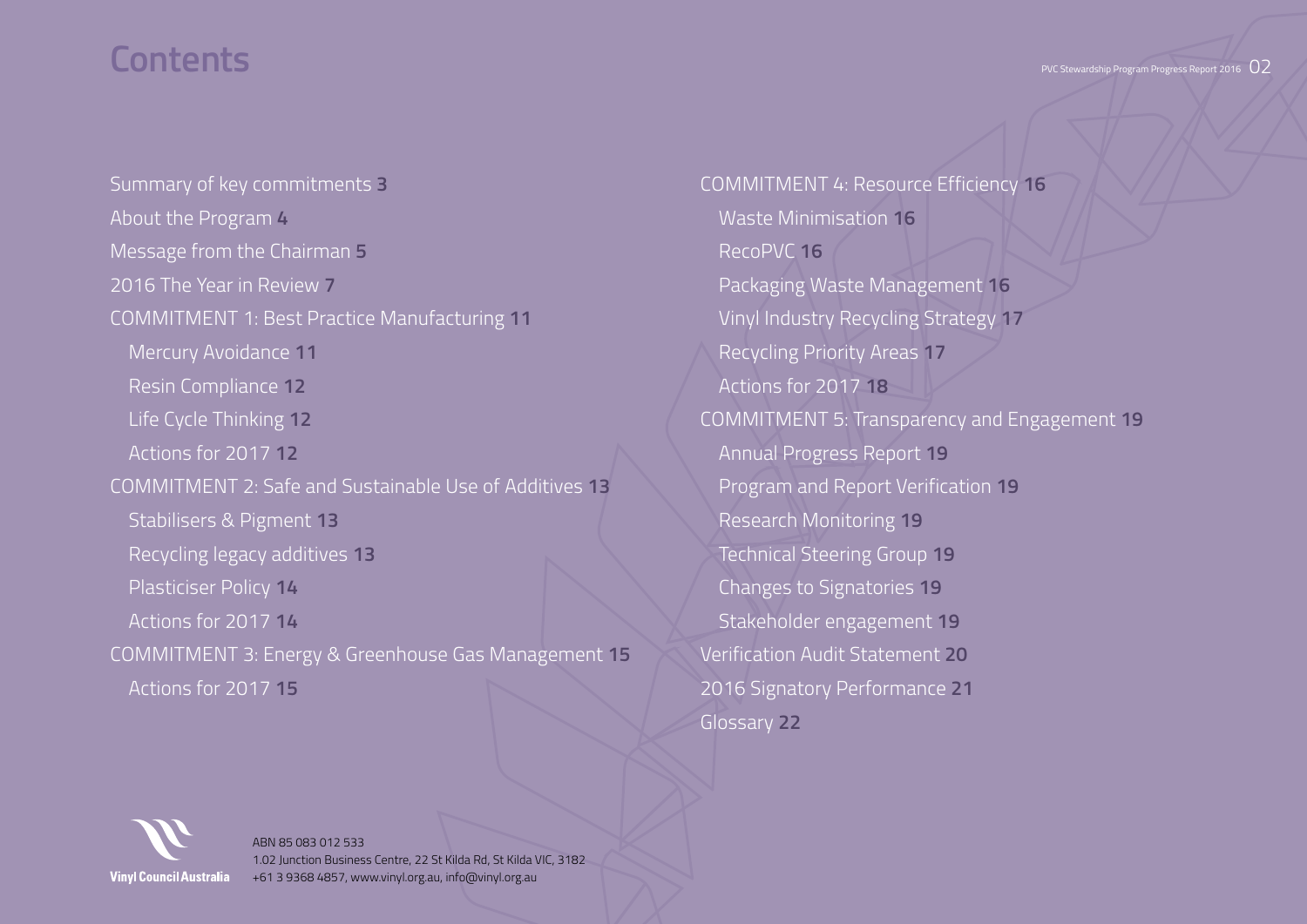# <span id="page-2-0"></span>**Summary of Key Commitments**

Our Signatories commit to undertake and report on these actions:

| <b>Best Practice Manufacturing</b>                                                                       |                                                                                                                                                                                                                                              |
|----------------------------------------------------------------------------------------------------------|----------------------------------------------------------------------------------------------------------------------------------------------------------------------------------------------------------------------------------------------|
| 1.1 Embed PVC Stewardship<br>commitments in the<br>Signatory company's<br>business management<br>system. | • Show that the PVC Stewardship Program commitments<br>are embedded in company's business management system<br>(i.e. policies and procedures).                                                                                               |
| 1.2 Environmental<br>management systems (EMS)                                                            | - Meet or exceed PVC industry's Minimum Acceptable Standard<br>for Environmental Management.                                                                                                                                                 |
| 1.3 Mercury avoidance                                                                                    | . Verify via suppliers that the PVC resin contained in PVC product<br>sold in Australia is sourced from mercury-free processes.                                                                                                              |
| 1.4 Suspension PVC (S-PVC)                                                                               |                                                                                                                                                                                                                                              |
| 1.4.1 Vinyl Chloride<br>Monomer (VCM) Emissions<br>from manufacturing                                    | . VCM emissions from S-PVC manufacture are no greater<br>than 43g/tonne S-PVC measured on a 12 month basis.                                                                                                                                  |
| 1.4.2 Residual Vinyl<br>Chloride Monomer                                                                 | · Residual VCM in supplied S-PVC resin powder is not greater<br>than 1ppm in 99 percent batches tested.                                                                                                                                      |
| 1.5 Emulsion PVC (E-PVC)                                                                                 |                                                                                                                                                                                                                                              |
| 1.5.1 Vinyl Chloride<br>Monomer (VCM) Emissions<br>from manufacturing                                    | . VCM emissions from E-PVC manufacture are no greater<br>than 500g/tonne E-PVC measured on a 12 month basis.                                                                                                                                 |
| 1.5.2 Residual Vinyl<br>Chloride Monomer                                                                 | . Residual VCM in supplied E-PVC resin is not greater than<br>1ppm in 99 percent batches tested.                                                                                                                                             |
| 1.6 Life Cycle Thinking (LCT)                                                                            | . Demonstrate that impacts have been considered and<br>addressed in the development or introduction of new PVC<br>products for the Australian market.                                                                                        |
| Safe and Sustainable Use of Additives                                                                    |                                                                                                                                                                                                                                              |
| 2.1 Stabilisers and pigments                                                                             | . Avoid use of lead, cadmium and hexavalent chromium<br>additives. New Signatories still using these additives will<br>agree on specific phase out dates upon joining the Program.<br>Any use of these additives shall be reported annually. |
| 2.2 Recycling PVC containing<br>legacy additives                                                         | - Recycle responsibly end-of-life PVC products that contain<br>legacy additives.                                                                                                                                                             |
| 2.3 Plasticisers                                                                                         | . Avoid the use of ortho-phthalate plasticisers in PVC food<br>contact packaging film supplied to the Australian market;<br>. Report annually on the use and type of low molecular<br>weight ortho-phthalates;                               |

| 2.3 Plasticisers (cont)                                         | · Support regulatory authorities in measures that encourage<br>the market to cease the use of low molecular weight phthalate<br>plasticisers in applications where credible scientific authorities<br>show evidence of unacceptable health or environmental impacts;<br>. Recommend inclusion of approaches for safe plasticiser use in<br>relevant Australian Standards or revisions as appropriate. |
|-----------------------------------------------------------------|-------------------------------------------------------------------------------------------------------------------------------------------------------------------------------------------------------------------------------------------------------------------------------------------------------------------------------------------------------------------------------------------------------|
| 2.4 Open Disclosure                                             | · Disclose information on additives used in PVC products<br>to stakeholders upon request.                                                                                                                                                                                                                                                                                                             |
| <b>Energy and Greenhouse Gas Emissions</b>                      |                                                                                                                                                                                                                                                                                                                                                                                                       |
| 3.0 Energy Efficiency<br>and Greenhouse<br><b>Gas Emissions</b> | . Comply with the PVC industry's Charter on Energy and Greenhouse<br>Gas Emissions to demonstrate a commitment to improving the<br>energy and greenhouse gas emission profile of PVC products.                                                                                                                                                                                                        |
| <b>Resource Efficiency</b>                                      |                                                                                                                                                                                                                                                                                                                                                                                                       |
| 4.1 Post-industrial PVC<br>product waste                        | . Reduce post-industrial PVC waste sent to landfill to <2 percent<br>of the total production of saleable PVC product.                                                                                                                                                                                                                                                                                 |
| 4.2 recoPVC                                                     | · Use recoPVC in the PVC products supplied to the Australian<br>market (unless product standards and codes restrict the use<br>of recycled materials).                                                                                                                                                                                                                                                |
| 4.3 Consumer<br><b>Responsible Care</b>                         | . Publicly inform consumers on how to and where to reuse,<br>recycle or dispose of the product safely at end-of-life.                                                                                                                                                                                                                                                                                 |
| 4.4 Packaging waste                                             | . Recycle a minimum 70 percent of incoming recyclable packaging<br>materials associated with the manufacture or supply of PVC<br>products to the Australian market;<br>· Undertake actions to encourage the recycling of packaging<br>materials leaving the Signatory's facility.                                                                                                                     |
| <b>Transparency and Engagement</b>                              |                                                                                                                                                                                                                                                                                                                                                                                                       |
| 5.1 Public Reporting                                            | . Publish a performance report by 31 May every year.<br>. Publish an evaluation of the Program every five years.                                                                                                                                                                                                                                                                                      |
| 5.2 Research Monitoring                                         | • Monitor national and international scientific research and<br>share pertinent information with Signatories and stakeholders,<br>including updates on pertinent issues and developments related<br>to aspects of the PVC life cycle.                                                                                                                                                                 |
| 5.3 Stakeholder<br>Engagement                                   | • A Technical Steering Group consisting of industry and<br>non-industry stakeholders shall monitor and report on the<br>implementation of the PVC Stewardship Program;<br>· Provide opportunities for stakeholders to offer feedback<br>on the Program.                                                                                                                                               |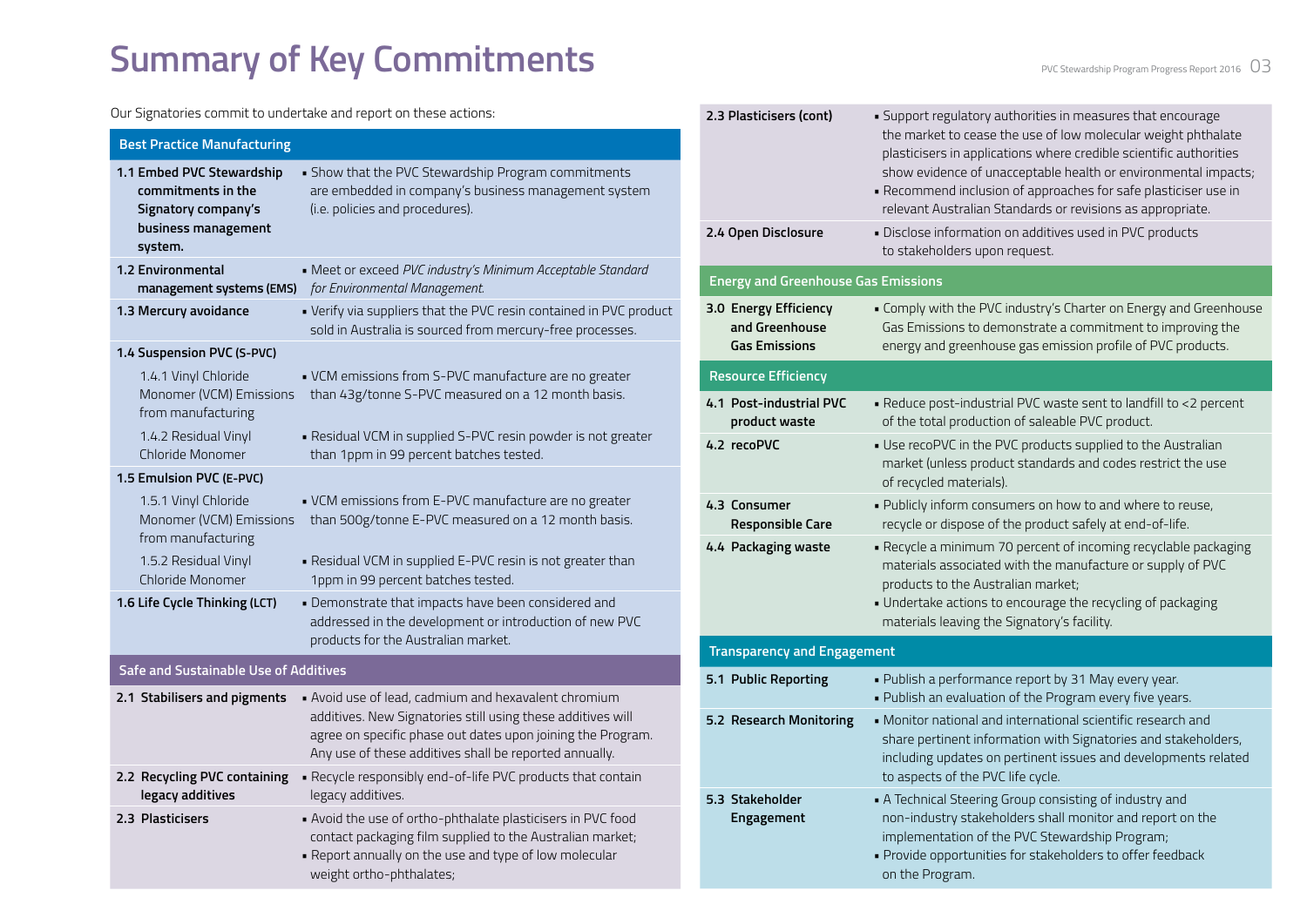# <span id="page-3-0"></span>**About the Program PUCCOM**

At the Vinyl Council, we believe it is how a material is managed and used throughout its life cycle which determines its contribution to a more sustainable society and economy. The PVC Stewardship Program is an on-going, long-term, voluntary undertaking by the Australian PVC industry to recognise, and progressively address, all relevant environmental, health and safety issues along the PVC product life cycle within responsible and deliverable timeframes.

It is an approach that enables raw material suppliers, products manufacturers and distributors to be joint stewards of the safe and beneficial production, use and disposal of PVC products in Australia.

The PVC Stewardship Program measures the performance of its Signatories in relation to five key themes associated with the life cycle of PVC:

#### **[1. Best Practice Manufacturing](#page-10-0)**

- **[2. Safe and Sustainable Use of Additives](#page-12-0)**
- **[3. Energy and Greenhouse Gas Management](#page-14-0)**
- **[4. Resource Efficiency](#page-15-0)**
- **[5. Transparency and Engagement](#page-18-0)**

### **PVC STEWARDSHIP**



#### *Figure 1:* **The five key areas of the Program**

Each tick of the cycle represents a section of our Program. Taken together it reflects the coherent and robust intention of our Program as industry strives towards closed loop **transparency** management.

Each theme includes a series of commitments which Signatories are required to implement and report on annually. Given the varied nature of Signatory businesses, the list of commitments applicable to each company varies depending on its activity and position in the supply chain.

The key purpose of the PVC Stewardship Program is to seek the continuous improvement of the PVC industry. Through annual self-assessment reporting and independent audits, Signatories' compliance performance is measured and benchmarked, and the information collated to provide a measure of the industry's overall progress.

Since 2013, the Program's overall progress has been measured against two milestones:

- All Signatories are to meet at least 50 percent compliance of relevant commitments by end 2016.
- 80 percent of Signatories are to achieve at least 80 percent compliance by end 2017.

This report details the 2016 performance of the Australian PVC industry PVC Stewardship Program, relative to the commitments made for the year.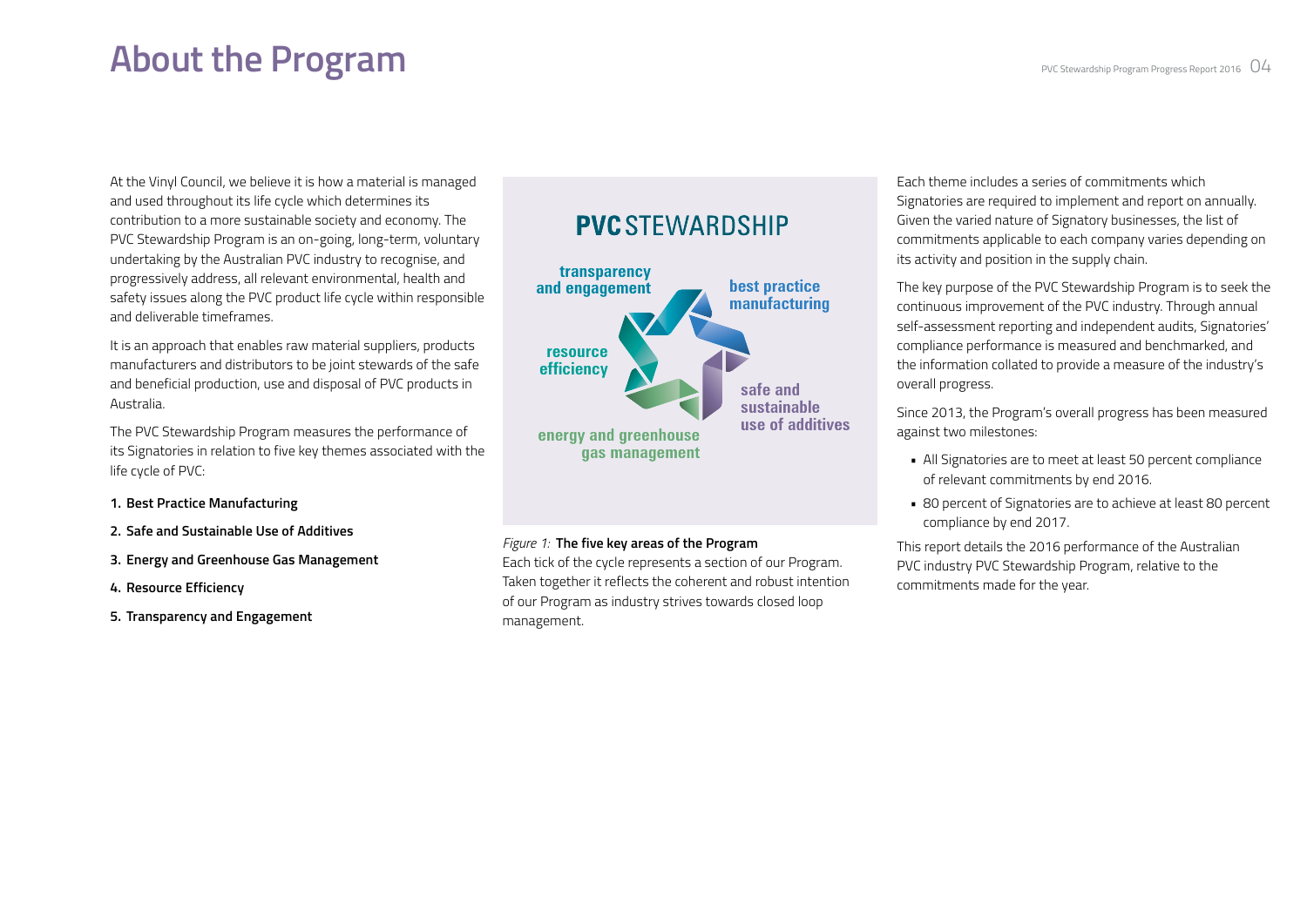# <span id="page-4-0"></span>**Message from the Chairman**



As the PVC Stewardship Program heads towards its fifteenth year of reporting, one of the key outcomes from the journey has been collaborative learning.

Each year, our Signatories come together in a voluntary approach to report on the progress of the vinyl industry in Australia. The Program allows the Vinyl Council to present the evidence of the traceability of PVC throughout the life cycle, as well as demonstrate how the PVC Stewardship Program has contributed to the outcomes and impacts of PVC in Australia.

In early 2016, the Australian vinyl industry saw the closure of Australian Vinyls' manufacturing plant, marking the end of PVC resin manufacture in Australia. Signatories purchasing locally made resins from AV have had to source resins from overseas suppliers, increasing the complexity of the supply chains.

This structural change has led to a growth in membership of the Vinyl Council of Australia and introduced 13 new Signatories to the Program in 2016, including four overseas resin producers. Hence, by the end of the 2016 calendar year, the Program had a record number of 44 Signatories. Two Signatories failed to submit data for 2016, therefore this report outlines the results of data submitted by 42 Signatories. An audit process

completed by an independent organisation (Ernst & Young) verified a sample of nine Signatory submissions, together with this final report. EY's verification statement is included at the end of the report.

In 2016, nine Signatories were fully compliant with all the commitments relevant to their business, earning them the Vinyl Council's Excellence in PVC Stewardship Award. Four Signatories were awarded the Silver Commendation Award, a new award introduced this year to Signatories who demonstrated 'Silver' compliance' and 'best practice' in one or more commitment areas, by going beyond compliance requirements.

In terms of the first Program milestone: *all Signatories to have at least 50 percent compliance by end 2016,* 40 out of 44 Signatories achieved this. One Signatory with less than 50 percent compliance was reporting for first time; the other was unable to finalise reporting on relevant commitments in time. Two companies failed to submit any data for 2016, one was reporting for the first time, the other had submitted a data survey in 2015.

In respect of the second milestone: *80 percent of Signatories to be at or above 80 percent compliance by end 2017,* thirty-two Signatories (seventy three percent) achieved at or above 80 percent compliance in 2016, compared with 65 percent (n:21) of 2015 Signatories. This improvement may be a reflection of additional verification requirements requested for some commitments and the increase in the number of Signatories reporting. Almost one third of Signatories were first time reporters this year, seven of them achieved compliance rates of 80 percent or more.

Signatories reported improvements in compliance for three key areas of the Program: Mercury Avoidance, Energy and Greenhouse Gas Emissions and Environmental Management Systems.

Almost all Signatories reported that they or their supplier adhered to the PVC Industry Energy and Greenhouse Gas Emissions Charter. In addition to this, a record number of Signatories reported having an Environmental Management System for their operation or sourcing products from facilities with an EMS that meets or exceeds the Australian PVC industry's Minimum Acceptable Standard for Environmental Management of Manufacturing Operations.

I would like to thank the Technical Steering Group (TSG) and external stakeholders for the effort, input and feedback over the course of the year.

Finally, I would like to thank the 42 Signatories for providing their 2016 data and sharing information with the Vinyl Council. The PVC Stewardship Program has been active since 2002 and is well recognised amongst the PVC supply chain nationally and internationally, as well as amongst relevant government and key stakeholders in our market. It is a major undertaking for Signatory companies, many of whom are SMEs.

I encourage Signatories to continue to report their progress against the commitments of the PVC Stewardship Program in its 15th year and beyond.

The Program remains an important vehicle to demonstrate the industry's commitment to reducing the environmental footprint of PVC products in Australia.

#### **Ian Lilja Chairman, Technical Steering Group PVC Stewardship Program**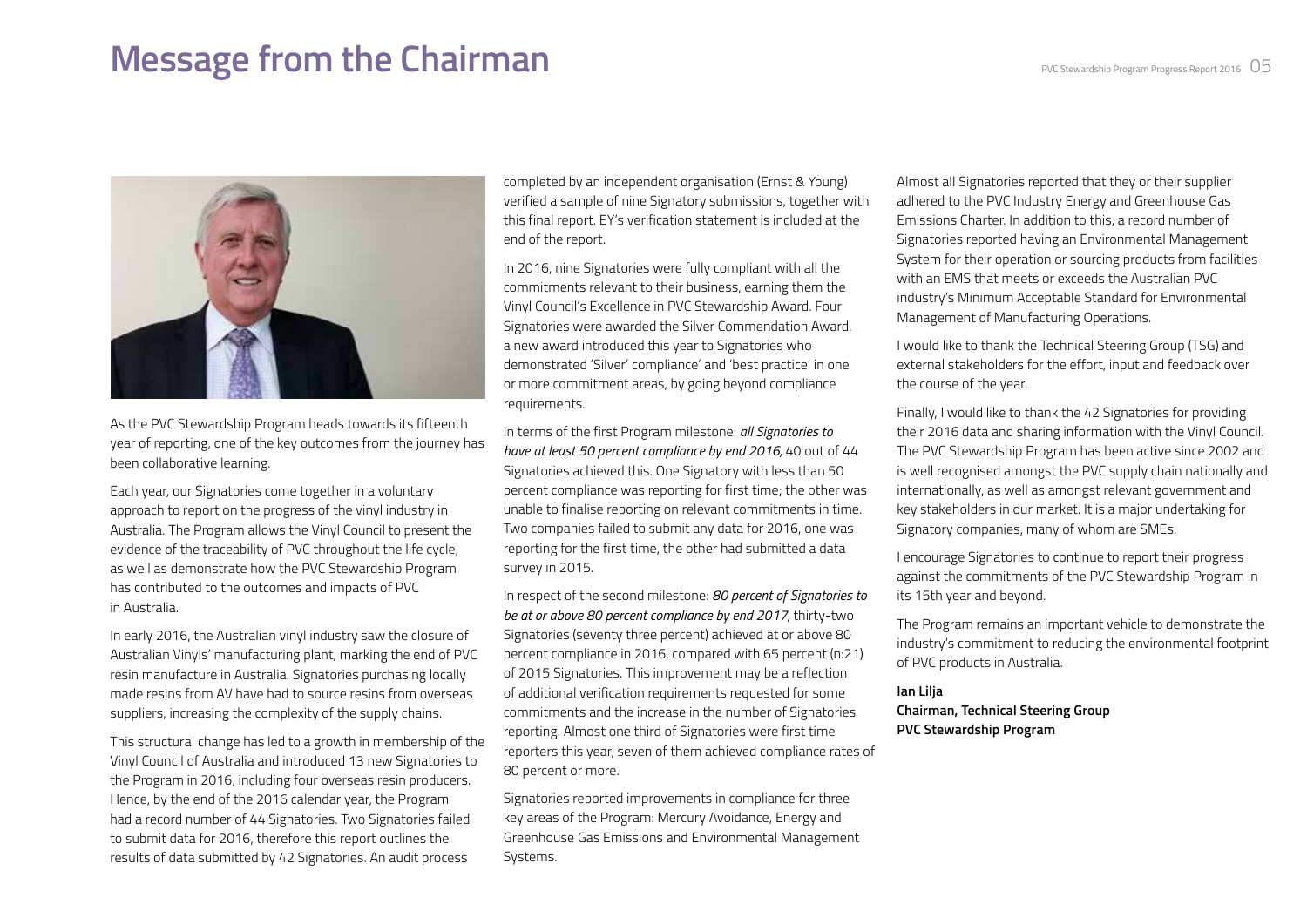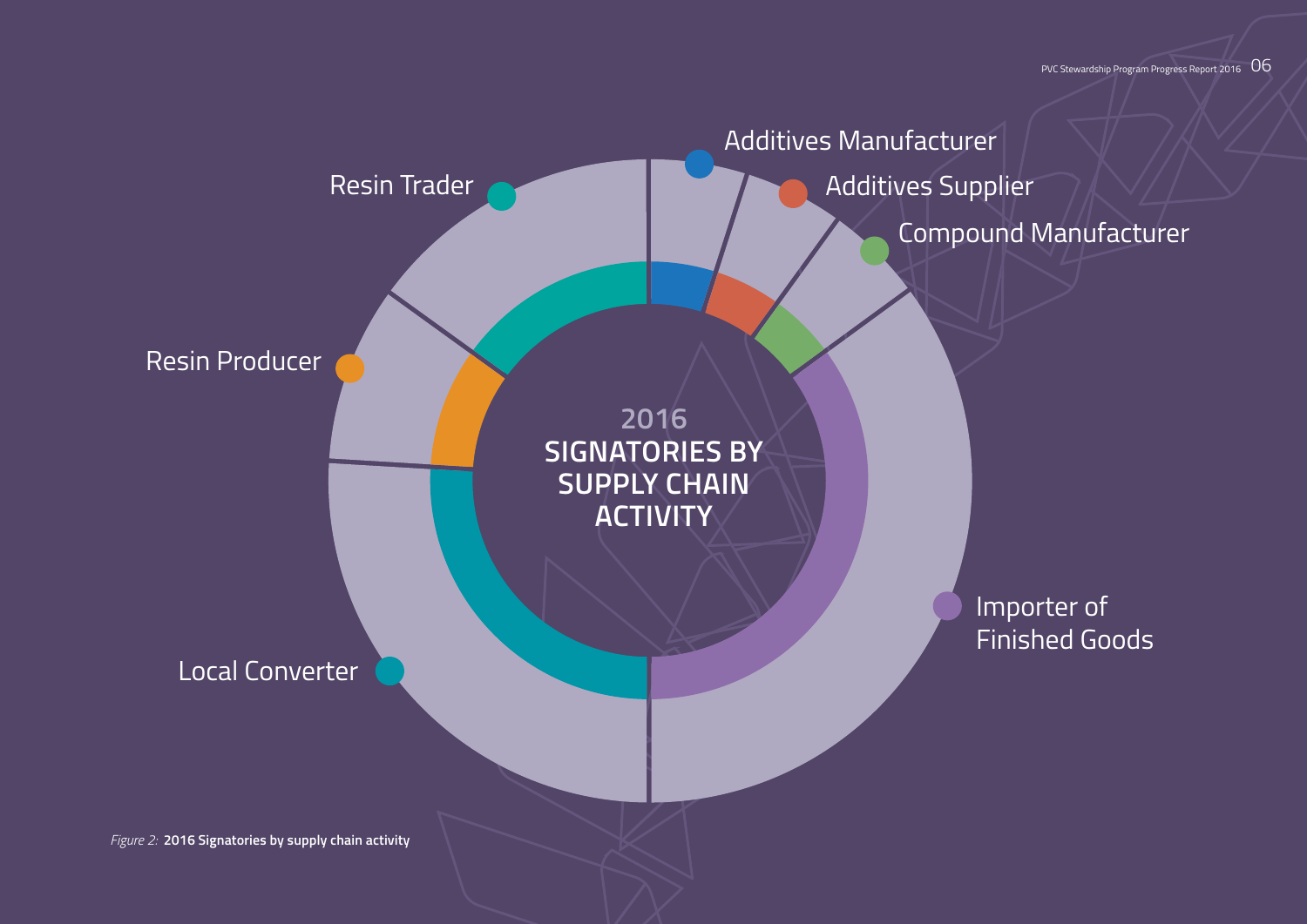# <span id="page-6-0"></span>**2016 in Review**

| <b>Number of Signatories</b>         | Signatories assessed<br>44<br>42                                                                                                                                                                                                                                                                                                                                                                                                                                                                                                                                                                                                                                                                                                                  |                                                                                                                                                                                                                                                                                      |
|--------------------------------------|---------------------------------------------------------------------------------------------------------------------------------------------------------------------------------------------------------------------------------------------------------------------------------------------------------------------------------------------------------------------------------------------------------------------------------------------------------------------------------------------------------------------------------------------------------------------------------------------------------------------------------------------------------------------------------------------------------------------------------------------------|--------------------------------------------------------------------------------------------------------------------------------------------------------------------------------------------------------------------------------------------------------------------------------------|
| <b>Signatories failing to report</b> | 2 <sup>1</sup><br><b>New Signatories</b><br>13                                                                                                                                                                                                                                                                                                                                                                                                                                                                                                                                                                                                                                                                                                    |                                                                                                                                                                                                                                                                                      |
| Verification site audits conducted   | 9                                                                                                                                                                                                                                                                                                                                                                                                                                                                                                                                                                                                                                                                                                                                                 |                                                                                                                                                                                                                                                                                      |
| <b>Signatory Status</b>              | Nine Signatories achieved full compliance with all relevant commitments for their business,<br>receiving Excellence Awards (see page 19).                                                                                                                                                                                                                                                                                                                                                                                                                                                                                                                                                                                                         | <b>INCREASE IN SIGNATORIES</b>                                                                                                                                                                                                                                                       |
| <b>Program Milestones</b>            | All Signatories to be at or above 50 percent compliance by end 2016.<br>Forty (90 percent) achieved at least 50 percent compliance. Those whose compliance is less than<br>50 percent will be requested to develop improvement plans in 2017.<br>80 percent of Signatories to be at or above 80 percent compliance by end 2017.<br>Thirty two Signatories (73 percent) achieved at or above 80 percent compliance in 2016.                                                                                                                                                                                                                                                                                                                        |                                                                                                                                                                                                                                                                                      |
| New and updated commitments          | Two commitments were modified to align with Best Practice PVC <sup>1</sup> requirements and the changes<br>to the resin supply chain in Australia.                                                                                                                                                                                                                                                                                                                                                                                                                                                                                                                                                                                                | <b>ACHIEVED 80% COMPLIANCE</b>                                                                                                                                                                                                                                                       |
|                                      | Under the Best Practice Manufacturing commitment:                                                                                                                                                                                                                                                                                                                                                                                                                                                                                                                                                                                                                                                                                                 |                                                                                                                                                                                                                                                                                      |
|                                      | - A limit on VCM emissions related to manufacturing S-PVC sourced by Signatories was introduced<br>at 43g VCM/tonne PVC produced replacing the limit which had applied only to the local<br>Australian-manufacturer of resin.<br>• The VCM emissions limit in respect of E-PVC manufacturing was reduced from 1000g VCM/tonne<br>E-PVC to 500g VCM/tonne.                                                                                                                                                                                                                                                                                                                                                                                         | <b>ACHIEVED 50% COMPLIANCE</b>                                                                                                                                                                                                                                                       |
|                                      | Under Safe and Sustainable Additives Use:                                                                                                                                                                                                                                                                                                                                                                                                                                                                                                                                                                                                                                                                                                         |                                                                                                                                                                                                                                                                                      |
|                                      | An additional commitment was included in respect of Plasticisers to avoid the use of ortho-phthalate<br>plasticiers in PVC food contact packaging film supplied to the Australian market.                                                                                                                                                                                                                                                                                                                                                                                                                                                                                                                                                         |                                                                                                                                                                                                                                                                                      |
| <b>Commitment Highlights</b>         | Full compliance was achieved in relation to three commitments:<br>- Adoption of Life Cycle Thinking in development of new products.<br>Adherence to the policy on use of Legacy Additives.<br>Adherence to the policy on use of Plasticisers.                                                                                                                                                                                                                                                                                                                                                                                                                                                                                                     | <b>REDUCTION IN LEAD ADDITIVE USE</b>                                                                                                                                                                                                                                                |
| Notable compliance improvement       | • Compliance with the commitment to avoid mercury in manufacturing production processes rose<br>from 64 percent compliance in 2015 to 82 percent in 2016. Only one Signatory was unable to<br>provide confirmation of avoidance from their suppliers.<br>- Reporting for E-PVC Emissions improved in 2016 to 85 percent (83 percent in 2015) with two<br>Signatories unable to provide confirmation of emissions from suppliers.<br>• The number of Signatories complying with the Energy Efficiency and Greenhouse Gas Charter<br>improved to 90 percent in 2016 (69 percent in 2015).<br>. Our PVC Recycling in Hospitals program was recognised as a Finalist in the Health category<br>of the Victorian Premier's Sustainability Awards 2016. | <b>COMPLIANCE ACHIEVED IN</b><br>LIFE CYCLE THINKING, LEGACY<br><b>ADDITIVES AND PLASTICISERS</b><br>1 - In 2010, Green Building Council of Australia developed guidelines<br>for Best Practice manufacturing of PVC products, recognised in its<br>building rating tool. Green Star |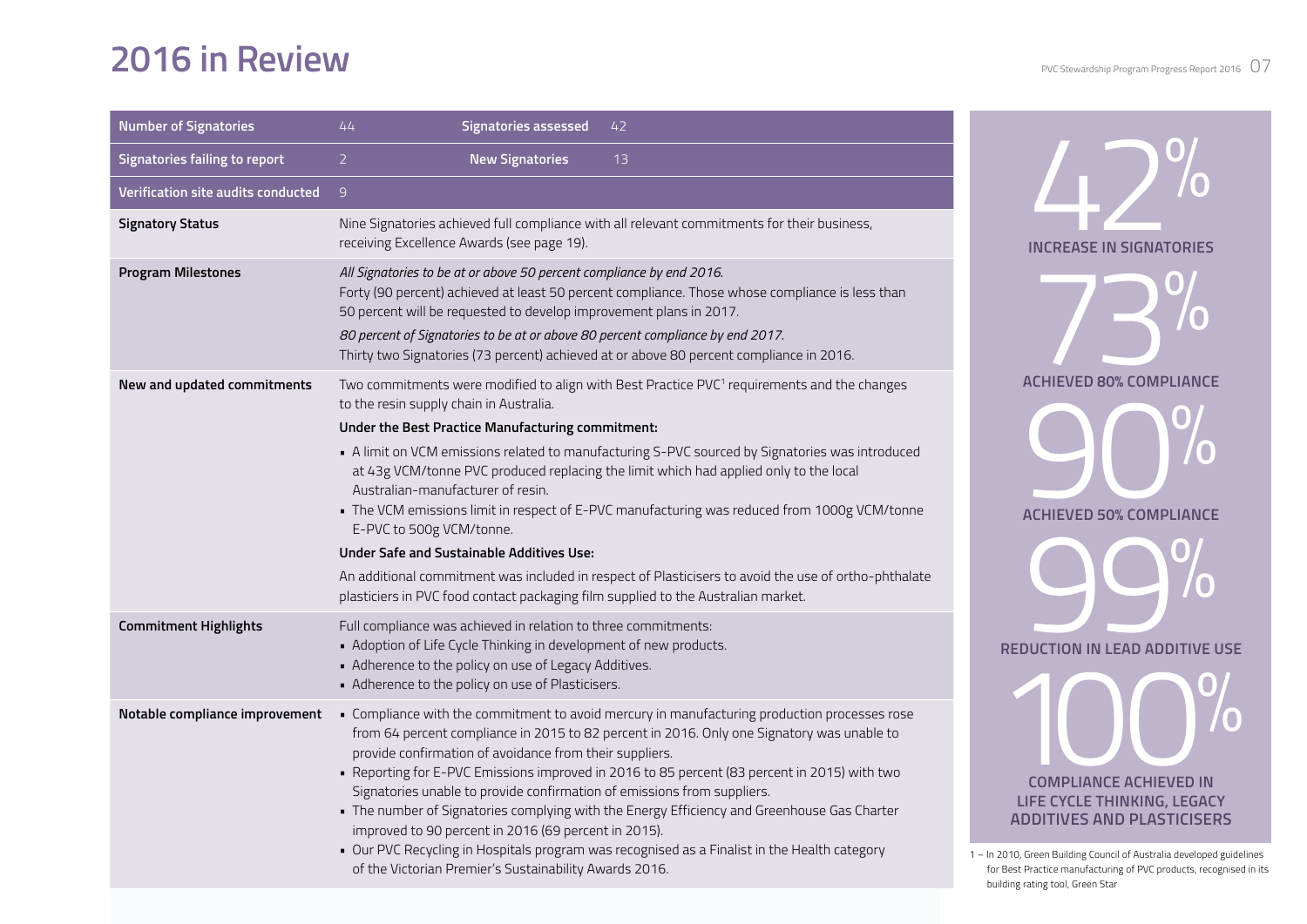

#### *Notes:*

1 S-PVC VCM Emissions limit was modified 2016 to replace the previous commitment which applied only to the Australian resin manufacturer and to align with the Best Practice Guidelines for PVC in the Built Environment set by the Green Building Council Australia (GBCA) in 2010.

2 Stabilisers and Pigments commitment relating to phase out of lead additive use was only relevant to three companies one of which was compliant. The other two were partially compliant. Refer to P.13.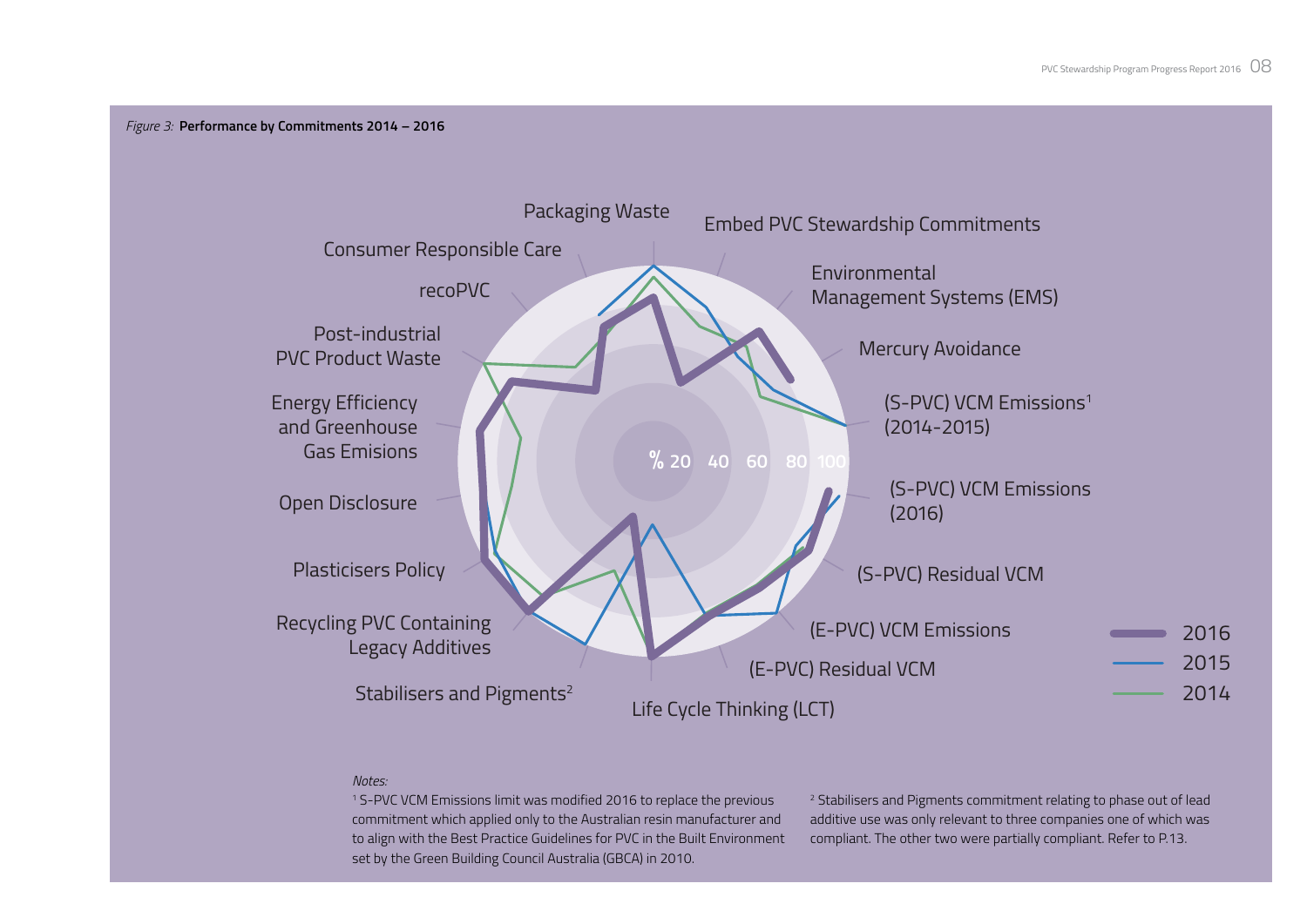

### *Figure 4:* **2016 Compliance rate achieved, by Signatory, compared to Program milestones.**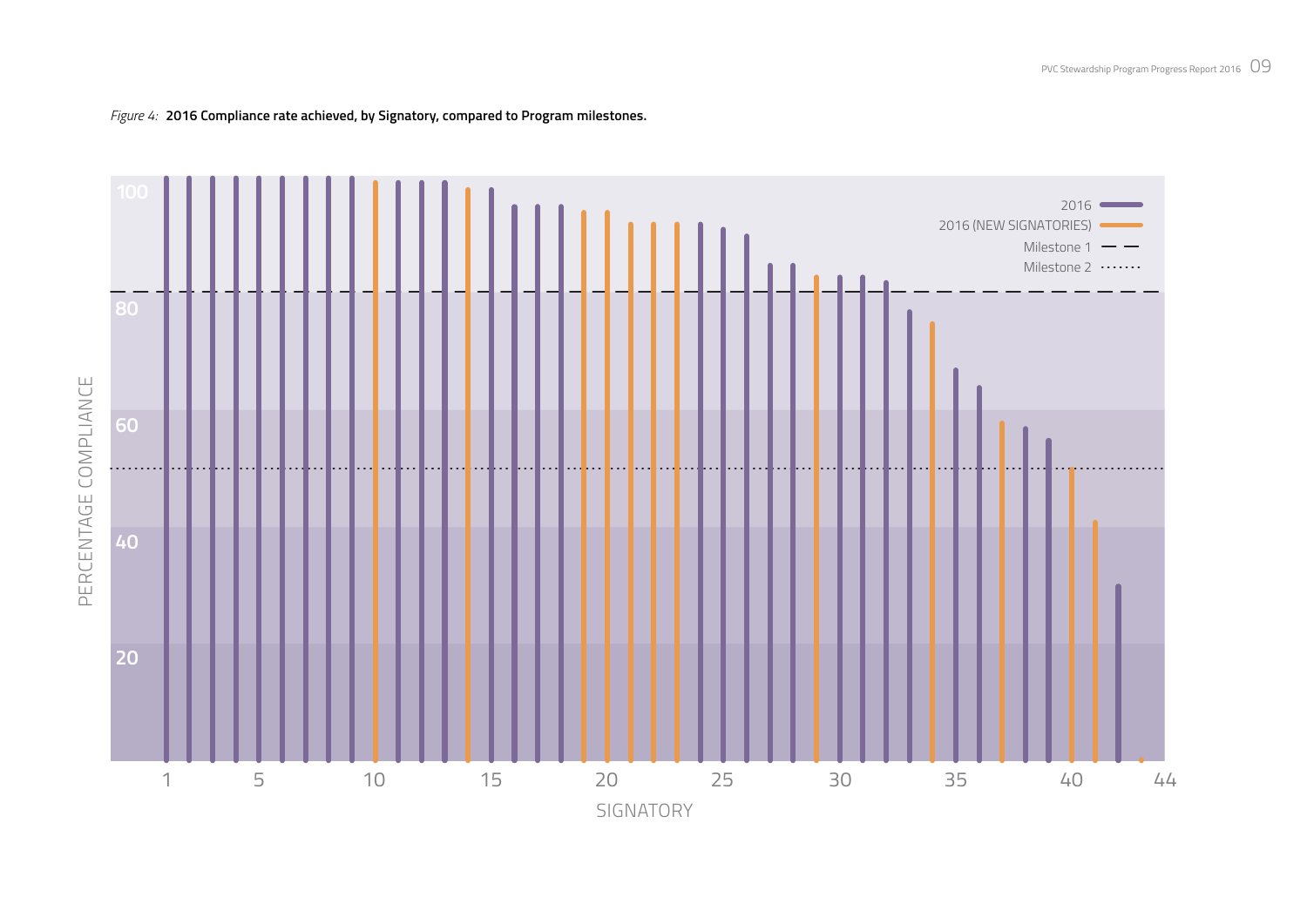#### *Figure 5:* **Percentage of Signatories compliant with each PVC Stewardship Program Commitment**

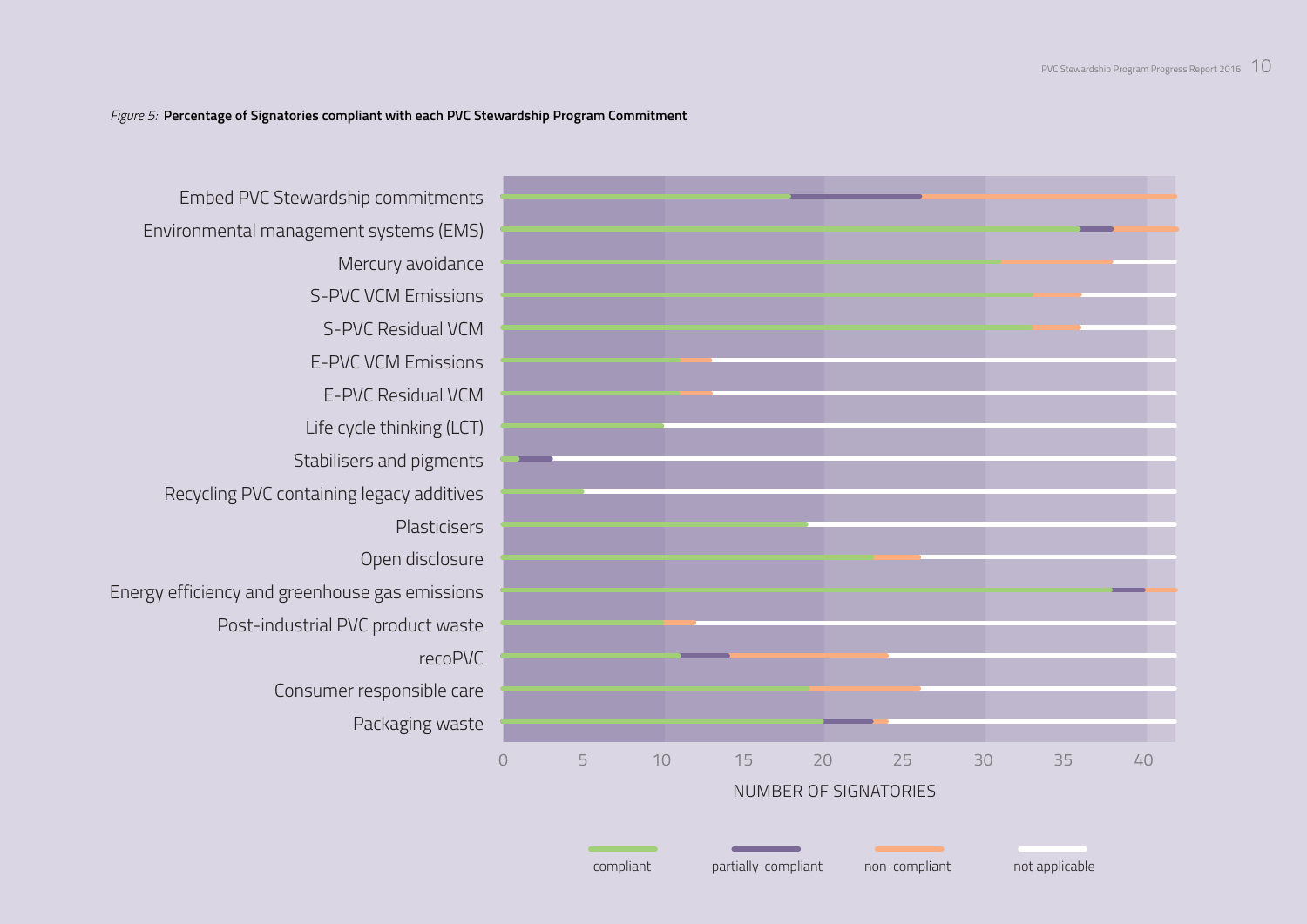## <span id="page-10-0"></span>COMMITMENT 1 **Best Practice Manufacturing**



 $\overline{\phantom{a}}$ 

2014 2015 **2016** 

*Figure 6:* **Compliance achieved – Commitment 1** 

**20 %**

While progress has been made to meet the commitments to avoid mercury in the supply chain and to implement environmental management systems in production plants, some of the Signatories continue to struggle to embed the relevant commitments within their business policies and procedures. In 2016, the data survey required each signatory to provide specific evidence of how companies are embedding the commitments **10**  $\begin{bmatrix} \cdot & \cdot & \cdot & \cdot \\ \cdot & \cdot & \cdot & \cdot \\ \cdot & \cdot & \cdot & \cdot \end{bmatrix}$  into management systems. As a result of this and the number of new Signatories, we have seen a drop in the compliance performance rate of this commitment to just 40 percent. **60 80** eer nie comming

> The intention of this commitment is to ensure that the PVC Stewardship Program is clearly recognised and adopted across the organisation such as via formalised policies, procedures and practices to ensure that employees understand what is expected in day to day management.

Signatories who achieved full compliance for this commitment referred to specific reference to the Program in their environmental management documentation, company business policy or environmental policy. One example of embedding the PVC Stewardship Program and commitments, is described below:

#### *As a Signatory to the Australian PVC Industry's Product Stewardship Commitment, administered by the Vinyl Council of Australia, (SIGNATORY) adheres to the principles and commitments of the Stewardship Program as an integral part*  of this Environmental Policy.

Vinyl Council will work with Signatories in 2017 to help them **40 60** understand how to embed the PVC Stewardship Program and **80 100** its commitments into day to day business practices.

#### **Mercury Avoidance**

In Australia, Signatories have committed to ensure that the chlorine and VCM derivatives used in their PVC is free of mercury.

In 2016, 82 percent (31 out of 38) Signatories reported that Vinyl Chloride Monomer (VCM) and PVC resin used in the manufacture of goods sold in Australia by Signatories are derived from mercury free production processes. This was an improvement on the previous reporting year where Signatories had reported 64 percent compliance. RECYCLING PVC

A major share of PVC manufacturing in China uses a process that starts with coal as the feedstock<sup>2</sup>. In this process, mercury is used as a catalyst to spark the chemical reaction among ingredients. Approximately 80 percent of Chinese PVC capacity is accounted for by this process. Acetylene carbide production plants are also found in facilities in India, Russia and North Korea<sup>3</sup>.

In Europe and North America, there are three electrolysis technologies for producing chlorine and caustic soda: membrane, mercury and diaphragm. The EU signed the Minamata Convention on mercury (an international agreement aiming to protect human health and the environment from anthropogenic emissions and release of mercury and mercury compounds) in October 2013 and thereby committed to ensure its ratification and implementation across the Union.

The European chlor-alkali industry committed voluntarily to close or convert its mercury based plants by 2020. However, under the Industrial Emissions Directive, the BAT conclusions (Best Available Technology) have become legally binding, therefore this date has subsequently been brought forward to 11 December 2017. Consequently, the European chlor-alkali producers using the mercury technology must convert or dismantle these production plant by then<sup>4</sup>.

<sup>2 –</sup> Chemical Market Associates Inc, World Vinyls Analysis's 2010.

<sup>3 –</sup> Word of Chemicals: The chlor-alkali Industry in Europe - http://www.eurochlor.org/ the-chlorine-universe/the-chlor-alkali-industry-in-europe.aspx

<sup>4 –</sup> Chemical World 11 January 2016 2015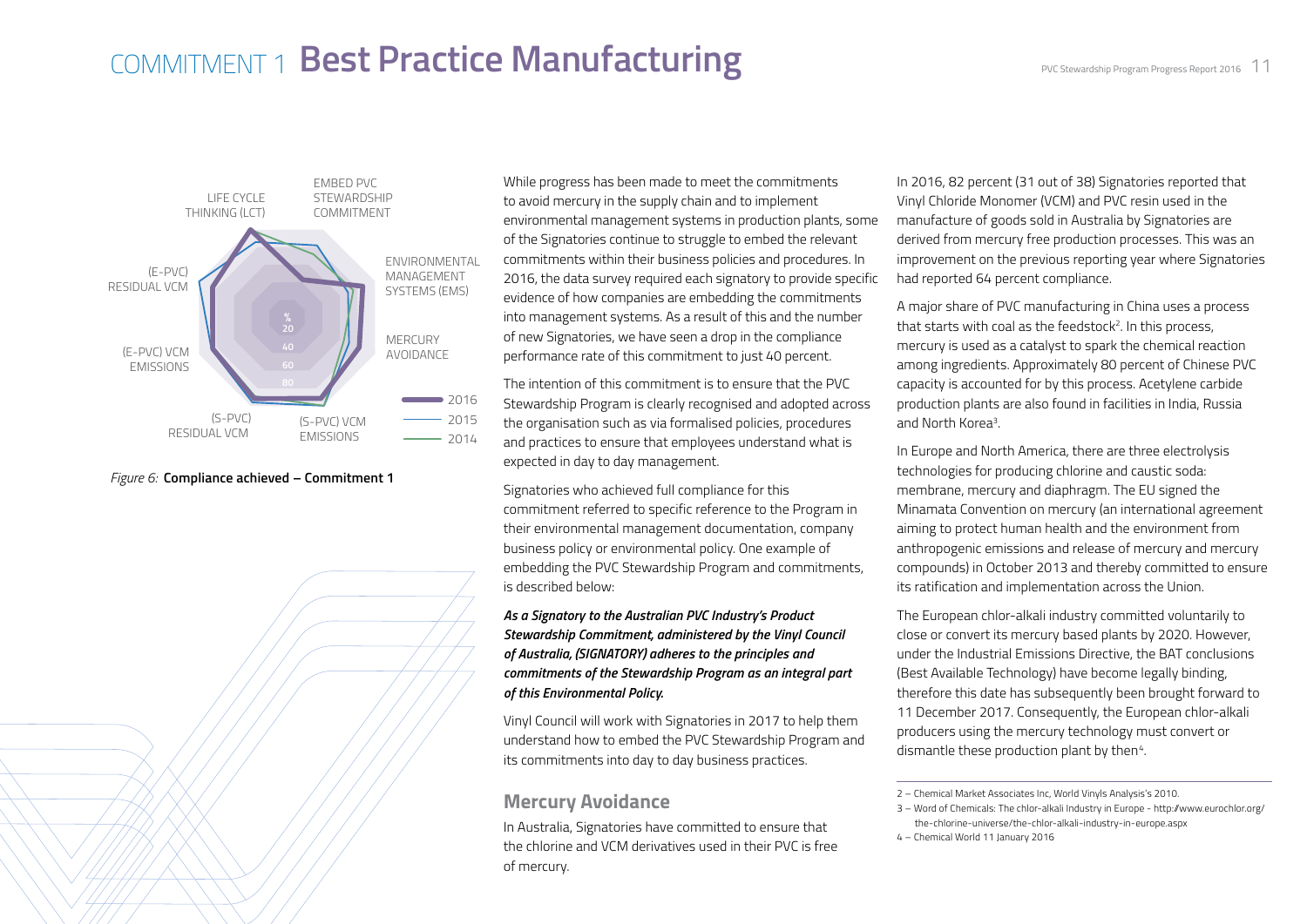<span id="page-11-0"></span>Thanks to the gradual shift away from the mercury cell technology, it now only accounts for approximately 20 percent of the total installed capacity in 2015 in Europe, 18 plants<sup>5</sup>. The more energy-efficient membrane technology accounts today for about 64 percent of European chlorine capacity. Mercurybased production still accounting for nearly 20 percent and the third one, diaphragm technology, nearly 14 percent<sup>6</sup>.

Five of the seven Signatories yet to comply with the Program commitment, receive product from European suppliers. Four Signatories provided improvement statements noting that their suppliers intend on phasing out mercury in line with the European chlor-alkali industry commitment.

In 2016, the Vinyl Council prepared a Supplier Questionnaire which was trialled by several Signatories. The questionnaire was developed to assist Signatories with obtaining information and written verification from upstream suppliers.

The questionnaire proved helpful in assisting Signatories obtaining written verification and will be rolled out to all Signatories during the next reporting year.

#### INTERNATIONAL DEVELOPMENTS

As the largest carbide PVC producing country, China is under growing pressure to address mercury pollution. A gold-based catalyst has been developed to replace the mercury compound used in making VCM under the acetylene carbide route. Production of this catalyst commenced in Shanghai in 2015. This new technology aims to help reduce the environmental impact of China's PVC industry. Production of this catalyst commenced in Shanghai in 2015.

US resin manufacturers rely on chlorine produced using either diaphragm technology or membrane-cell technology process, which eliminates their reliance on mercury<sup>7</sup>.

The US vinyl industry has responded to a claim regarding chlorine produced at some 15 chlor-alkali plants using modified asbestos diaphragm production processes . The US vinyl industry uses an estimated 20 percent of the overall output of all US chlor-alkali production. Eighty percent of US chlor-alkali production is used to support a wide array of non-PVC products

including pharmaceuticals, water treatment, food additives and other building material products. This includes aluminium processing, ore flotation for metals production, wood pulp processing, rubber additives, textiles, and many plastics $^{\mathrm{8}}$ .

Asbestos use by the chlor-alkali industry is diminishing in the US and asbestos is not an ingredient in any PVC products<sup>5</sup>.

### **Resin Compliance**

Securing information from suppliers remains a key challenge for Signatories, particularly importers of PVC products. Deciphering the information from multiple suppliers to meet the commitments of the data survey is also highly complex.

As part of the 2016 commitment and verification process, the Vinyl Council asked all Signatories to map its supply chain to understand or check:

- The percentage of the product received from each supplier;
- Commitment relevance;
- Details of the supply of PVC resin and its constituents (VCM and chlorine) in the supply chain;
- That the supply chain meets the evidence of declaration provided by the supplier.

Compliance is only awarded if all of a Signatory's resin, from all suppliers, meets the Program's commitments.

Ninety two percent of Signatories sourcing S-PVC resin and 85 percent of Signatories sourcing E-PVC resin confirmed that their suppliers manufacturing emissions were compliant with the relevant best practice manufacturing standard.

### **Life Cycle Thinking**

Ten Signatories developed or introduced new products in 2016, and all implemented life cycle thinking requirements, including product durability, raw material sustainability, recycled content and manufacturing waste management.

Compliant Signatories commonly reported Life Cycle Analysis (LCA's) tools and Environmental Product Designs (EPDs) as the process or analysis used to assess the product life cycle.



Photo: Polyflor

Two Signatories reported that life cycle thinking was used in the development of stabilisers. The type of manufacturing process, recyclability at the end of life and energy efficiency processes were used to assess the product life cycle.

Vinyl Council will continue to encourage Signatories to promote the use of EPDs.

### **Actions for 2017**

*Vinyl Council will explore ways to ensure Signatories are embedding the PSP into organisational culture.*

*Vinyl Council will work with its members to help them successfully introduce or update EMS and ISO 14001 systems.*

- 7 Vinyl Info: The U.S. Vinyl Industry's Sustainability Initiative Is Rooted in Past Innovations
- 8 Vinyl Institute 24 March 2017

<sup>5 –</sup> EuroChlor 17 http://www.eurochlor.org/chlorine-industry-issues/phasing-outmercury-based-production-technology-where-do-we-stand.aspx

<sup>6 –</sup> Word of Chemicals: The chlor-alkali Industry in Europe – http://www.eurochlor.org/ the-chlorine-universe/the-chlor-alkali-industry-in-europe.aspx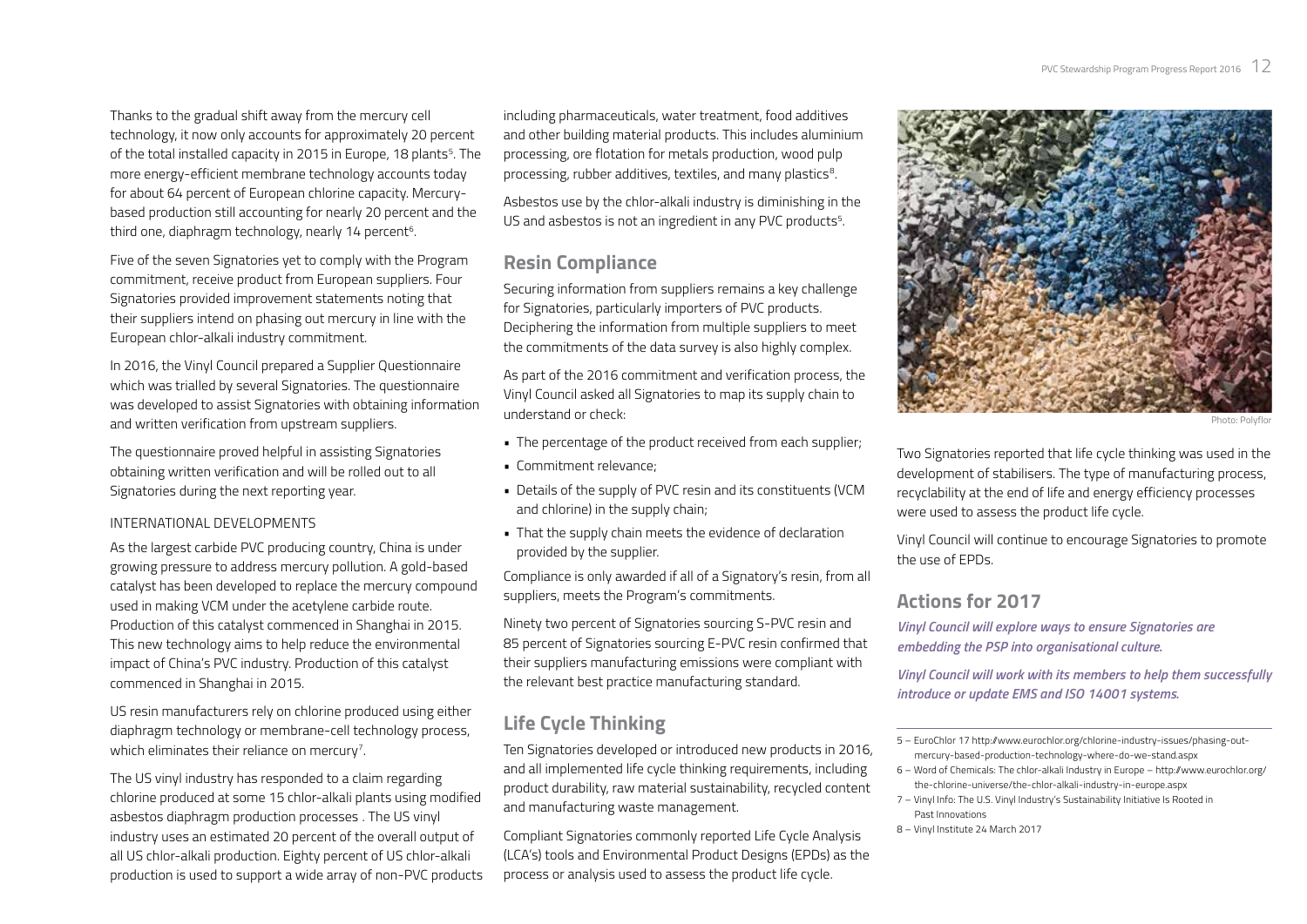# <span id="page-12-0"></span>COMMITMENT 2 **Safe and Sustainable Use of Additives**



#### *Figure 7:* **Compliance achieved – Commitment 2**



#### **Stabilisers and Pigment**

Signatories remain committed to phase out the use of lead-based stabilisers and pigments in PVC processing – a commitment that was to be completed by end 2012. However, as new Signatories have joined the Program, these companies have had to commence plans to achieve this. This commitment is relevant if lead stabilisers are, or have been used in PVC products, or supplied to the local PVC industry in the last three years. In 2016, this commitment was relevant to just three Signatories, two of which reported having used leadbased additives during 2016. These Signatories both receive partial-compliance for this commitment as they were working within the timelines they had set to find technically feasible alternatives to these additives by the end of 2016 and 1 July 2017 respectively.

For lead based stabilisers and pigments, over 99.45% of use has been phased out since 2002. This was an increase from 2015 due to the inclusion of a new signatory in 2015 who provided an estimated amount. The signatory reported the actual amount used in 2016.

#### INTERNATIONAL DEVELOPMENTS

- Signatories to the European PVC industry's Program, VinylPlus, have confirmed they have signed an official letter confirming that their companies no longer place any leadbased stabiliser on the EU-28 market for use in PVC as of 31 December 2015<sup>9</sup>.
- The South African Vinyl Association's Product Stewardship Program aimed to phase out the use of lead stabiliser by 1 January 201610.
- The US vinyl industry eliminated the need for stabilizers that contain metals such as lead or cadmium, three decades ago<sup>11</sup>.



Photo: Chemson

### **Recycling legacy additives**

PVC Stewardship Signatories are committed to recycle responsibly end-of-life PVC products that contain 'legacy additives'12 by meeting relevant regulatory health and safety obligations to workers and customers, avoiding use in sensitive end-use applications and ensuring products meet relevant performance requirements.

In 2016, relevant Signatories reported full compliance with this commitment.

- 10 South African Vinyls Association, Members letter, Re: Product Stewardship Program - lead phase out compliance. http://www.savinyls.co.za/files/files/ SAVA\_ LeadPhaseOut-SunsetDate\_2015.pdf
- 11 Vinyl Info: The U.S. Vinyl Industry's Sustainability Initiative Is Rooted in Past Innovations
- 12 'Legacy additives' are substances whose use in PVC products has been discontinued but which may be found in recycled PVC materials

 <sup>9 –</sup> Vinyl Plus Progress Report 2017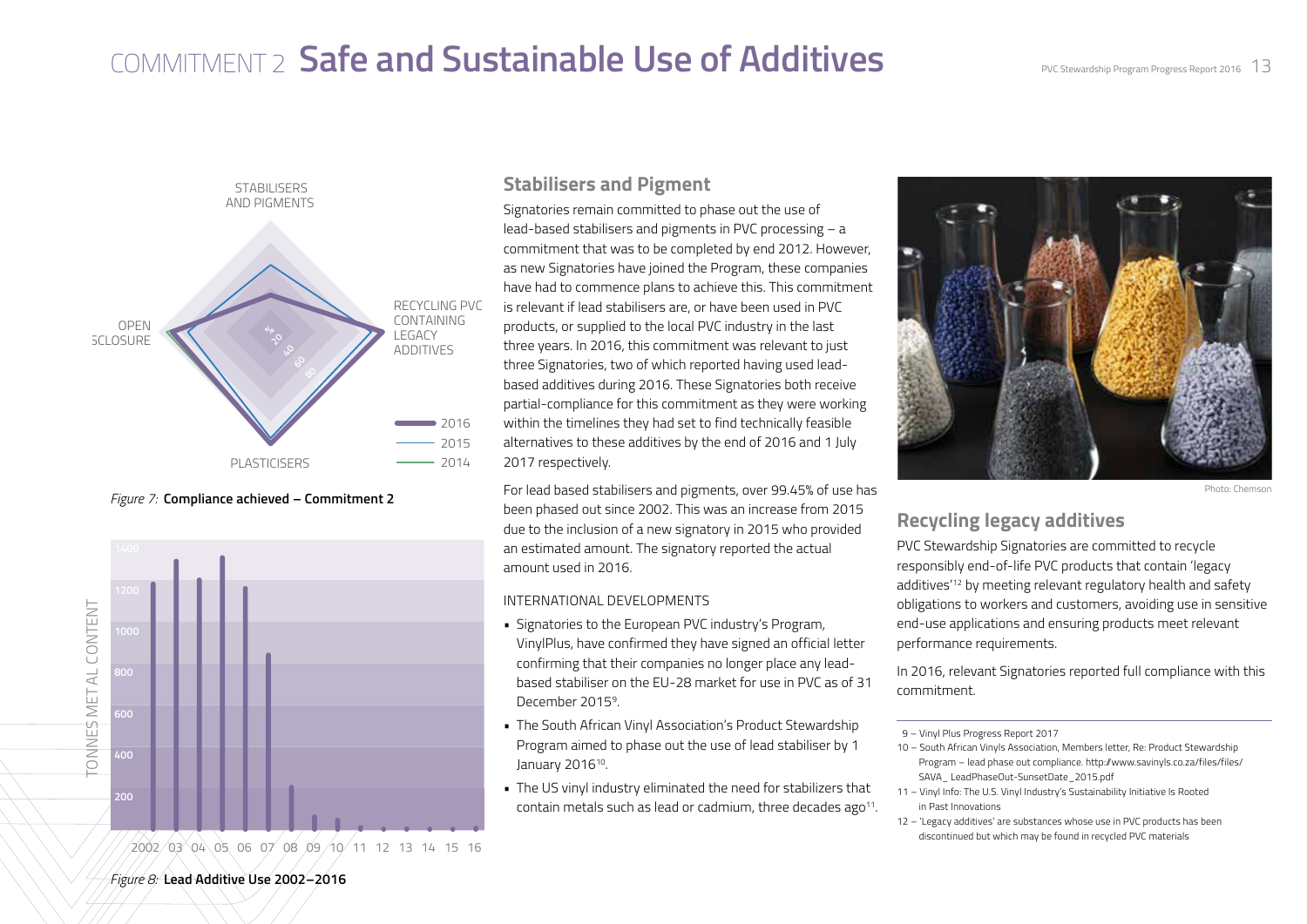### <span id="page-13-0"></span>**Plasticiser Policy**

Signatories commit to ensuring safe use of plasticisers in flexible PVC products in Australia, and monitoring scientific and regulatory developments locally and overseas.

The two Signatories supplying packaging products to the Australian market confirmed compliance to the new commitment to avoid the use of Low Molecular Weight (LMW) ortho-phthalates in food contact films.

Of the 19 Signatories in total reporting use of plasticisers in their products, four used classified LMW phthalates such as DEHP.

In 2017, the Vinyl Council will form a working group to review the use of these classified plasticisers in flexible PVC in Australia.

#### OVERSEAS REGULATORY DEVELOPMENT

European Plasticisers (former ECPI) has confirmed increased use in Europe of High Molecular Weight (HMW) ortho-phthalates, cyclohexanoates, terephthalates and other plasticisers, accompanied by a progressive decline in the use of LMW ortho-phthalates<sup>13</sup>.

The European Commission in April 2016 granted Authorisation under REACH regulations for the use of DEHP in recycled soft PVC up to certain thresholds and by specific applicant companies, thus allowing recycling of flexible vinyl to continue14.

Four low molecular ortho-phthalates – DEHP, DIBP, DBP and BBP, all already listed as Substances of Very High Concern (SVHCs) based on environmental concerns – have been identified as endocrine disrupting chemicals (EDCs) for human health15.

An evaluation and Risk Management Option Analysis (RMOA) conducted by the French authorities on DINCH and DOTP concluded that no danger or risk is identified under REACH; therefore, no additional risk management measures are needed and these substances are considered safe for use<sup>16</sup>.

#### **Actions for 2017**

*Ensure the complete phase out of lead additives by Vinyl Council members. Vinyl Council to ask all relevant Signatories to sign an official letter confirming that their company no longer places any lead-based stabilisers for use in PVC products for the Australian market (excludes recyclate).*

*Review the use of LMW phthalates in flexible PVC.*

*Close the gap to reach 100 percent compliance with open disclosure.*

13 – Vinyl Plus Progress Report 2017

- 14 Plastics New Europe: http://www.plasticsnewseurope.com/article/20160429/ PNE/160429802/ commission-authorises-dehp-use-for-recycled-soft-pvc.
- 15 European Chemical Agency: ECHA Weekly 13 April 2016
- 16 Vinyl Plus Progress Report 2017

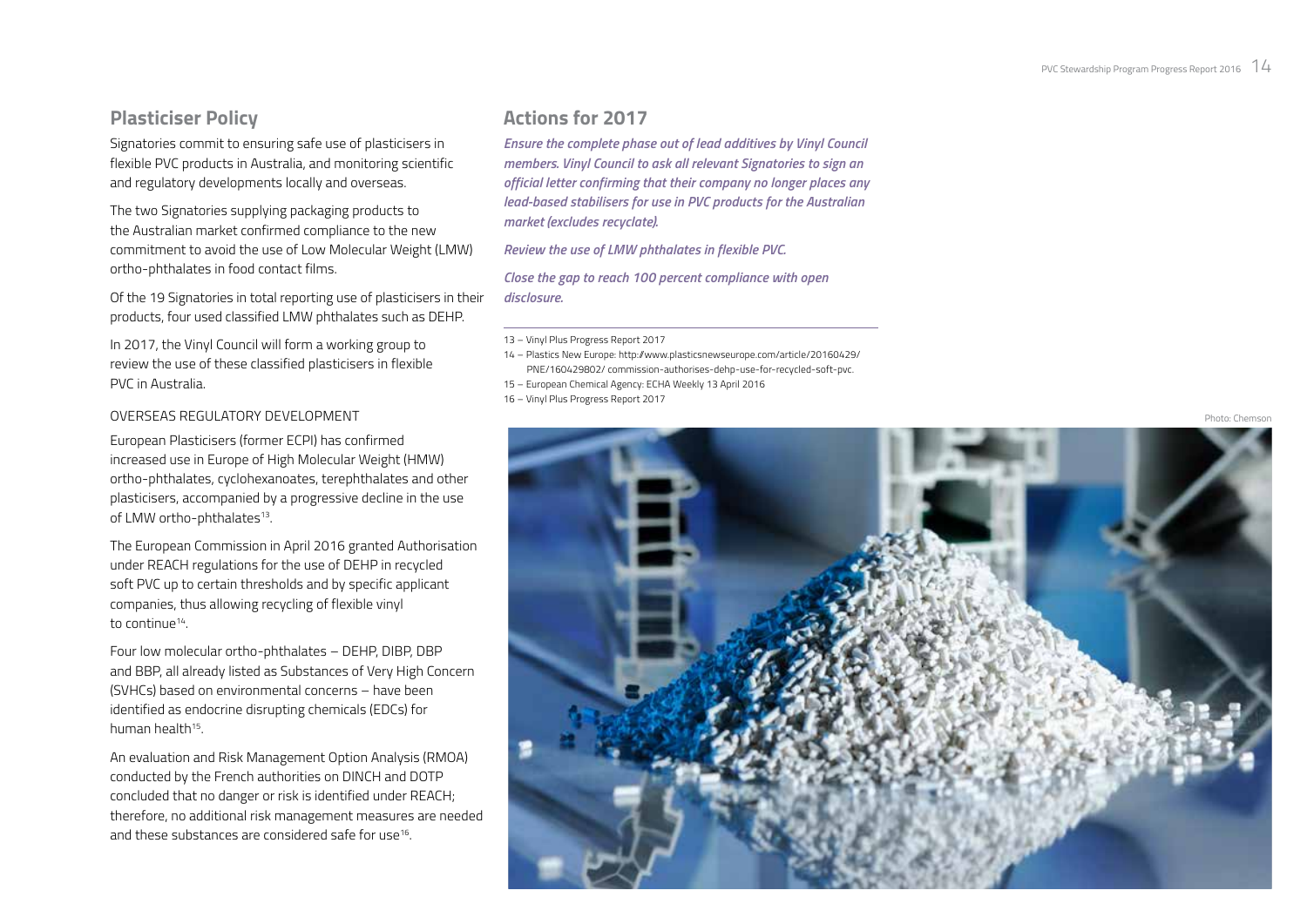# <span id="page-14-0"></span>COMMITMENT 3 **Energy and Greenhouse Gas Management** <sup>15</sup>

The purpose of this commitment is to demonstrate industry's commitment to energy efficiency and greenhouse gas emission reduction measures, while leaving the specific action to achieve these up to individual companies given the diversity of businesses reflected by the Signatories. response to the control of the control of the control of the control of the control of the control of the contr<br>Equation ( ) is a control of the control of the control of the control of the control of the control of the co

In 2016, Signatories were required to confirm particular measures were in place to demonstrate their commitment to improving energy efficiency and reducing greenhouse gas emissions. Ninety percent of the relevant Signatories were fully compliant, with many demonstrating best practice initiatives defined under the Program.

Signatories directly engaged in manufacturing activity were required to report for their own operations. Those supplying PVC products to the market were required to report on their supplier-manufacturers' energy management and efforts to reduce the carbon footprint of products supplied to the Australian market.



Signatories received non-compliance for not submitting  $\overline{\text{S}}$  information from suppliers, or reporting that the manufacturer  $\quad$   $\blacksquare$  $\frac{1}{2}$  did not comply with any of the energy and greenhouse gas emission requirements.  $S_{\text{S}}$ (E-PVC)

#### **Actions for 2017**

*Close the gap on full compliance.* 

*Identify and promote government Programs that support energy*  **60** *efficiency in industry.*   $L$ 

*Develop case-studies to educate Signatories on energy efficiency*  **opportunities based on other Signatories' experiences.**  $\sum_{i=1}^{n}$ :e-stuure<br>י portunnes buseu

| 100                           | 88%        |                     | 90%              |  |
|-------------------------------|------------|---------------------|------------------|--|
|                               |            |                     |                  |  |
| 80                            |            | 69%                 |                  |  |
|                               |            |                     |                  |  |
| 60                            |            |                     |                  |  |
| 40                            |            |                     |                  |  |
|                               |            |                     |                  |  |
| 20                            |            |                     |                  |  |
|                               |            |                     |                  |  |
| $\frac{9}{6}$                 |            |                     |                  |  |
|                               | 2014       | 2015                | 2016             |  |
| $\Gamma$ $\sim$ $\sim$ $\sim$ | - 15.<br>- | المستقبل والمعارضات | ٠.<br>$\epsilon$ |  |

### Photo: Plustech **Figure 9: Compliance achieved – Commitment 3**

#### *Table 1:* **Expected PVC Industry Energy and Greenhouse Gas Emissions Charter Measures**

#### **FOR SIGNATORIES WITH LOCAL MANUFACTURING**

A policy addressing energy and greenhouse gas management. **20**

Measurement of annual energy use. DISCLOSURE

Energy efficiency and greenhouse gas improvement plans and targets for improving and/or reviewing efficiency.

Measurement of the carbon footprint of / greenhouse gas emissions associated with the PVC products e.g. through life 2016  $\mathcal{C}$  cycle assessments or development of Environmental Product **Declarations**  $\overline{a}$ 

Assessment of the energy efficiency of key parts of Signatories PLASTICISERS supply chain e.g. transportation, raw materials manufacture.

Use of recoPVC in the manufacturing of new products to reduce the carbon footprint of your PVC products.

#### **FOR SIGNATORIES SUPPLYING IMPORTED PVC PRODUCTS, RAW MATERIALS AND/OR INTERMEDIATES TO THE AUSTRALIAN MARKET** POST-INDUSTRIAL PVC PRODUCT WAS

Evidence from major supplier(s) of a formal policy/procedure on energy efficiency and greenhouse gas emissions management for the manufacturing of the PVC-related products you source.

Evidence from major supplier(s) that annual energy usage related to the manufacturing of products supplied to you is measured and energy efficiency and greenhouse gas improvement plans are in place.<br>————————————————————

Evidence from your major supplier(s) of the measurement of the carbon footprint of the product(s) supplied, such as Environmental Product Declarations published in the past three years. *(EPD may be company specific, or an industry EPD that the manufacturer has been party to).* **%**

Evidence that the sourced product(s) contain recycled postconsumer PVC.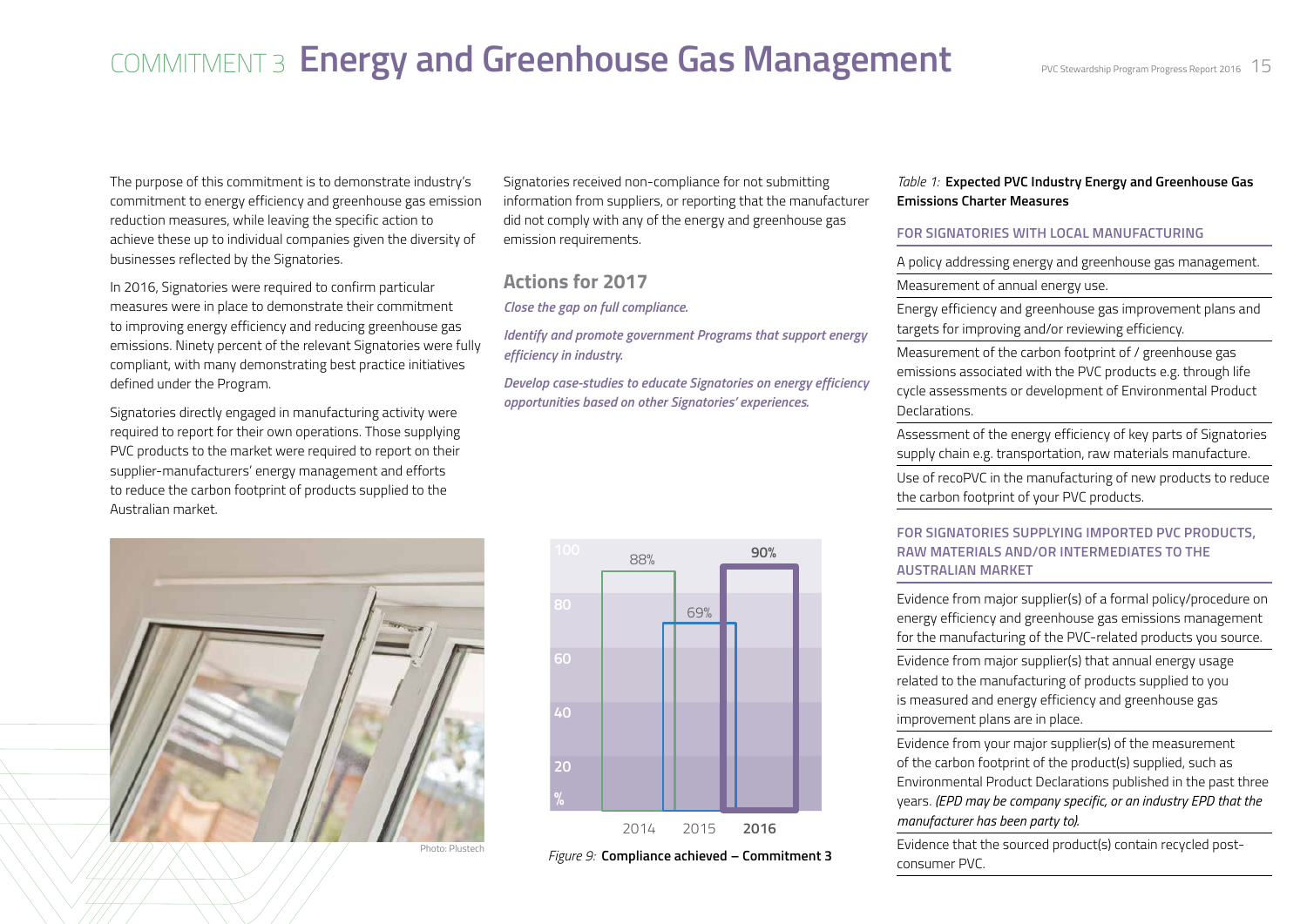#### <span id="page-15-0"></span>COMMITMENT 4 **Resource Efficiency** 2016 111



*Figure 10:* **Compliance achieved – Commitment 4**

Overall compliance under this Commitment contracted slightly in 2016 due to a number of new Signatories lacking procedures medicing the community of the processes to effectively record or report activities under this commitment. Embed PVC Stewardship Commitments  $\mathcal{A}$  / / / /  $\mathcal{A}$ 

The average amount of post-industrial PVC product waste Signatories/send to landfill is 1.2 percent of total/production. This is usually material such as floor sweepings which cannot **% 20 40 60 80 <sup>100</sup>**readily be recycled because of contamination.

Two Signatories were not complying with the requirement (2016) to send less than two percent of their saleable production to landfill but both have plans in place for 2017.

 $\begin{array}{c} \begin{array}{c} \text{array} \end{array} \end{array}$ 

 $\overline{\phantom{a}}$ 

Legacy Additives <sup>2016</sup>

 $\Box$ 

#### **RecoPVC**

The purpose of this commitment is to encourage the takeup of recoPVC<sup>17</sup> in order to support PVC recycling markets. Signatories that fail to use recoPVC in the PVC products they supply to the Australian market are not compliant unless Australian Standards or regulations prohibit the use of recycled material, or it is not technically feasible to integrate recoPVC into their products.

In 2016, three Signatories demonstrated best practice compliance by:

- Using recoPVC in the product supplied to the Australian Market;
- Reporting the quantity of recoPVC consumed; and
- Using the notion of design for recyclability in new product design.

Three Signatories reported that Australian Standards, codes or regulations prohibit the use of recycled material in the products supplied to the Australian market. One signatory,

- Offered contractual agreements to customers to take back products at the end of life for reprocessing and had the capacity to implement such take back arrangements now; and
- Had contractual agreements with recycling/waste transport service providers in at least two capital cities to facilitate recovery and reprocessing of the product at end of life.

The recoPVC commitment is relevant to more than half of the Signatories, resulting in 6,292,609 kilograms of recoPVC being returned back into new product. As Signatories develop more robust networks and systems, the amount of recoPVC reported should continue to increase, creating demand for waste PVC collectors and reprocessors.

The Vinyl Council would like to see the non-compliant Signatories close the loop, use PVC waste recovered from external sources in new products and prevent material from being landfilled. In 2017, the Vinyl Council will continue to work with Signatories to recover PVC through the supply chain.

Four Signatories, all importers of finished goods, shared information on design for recyclability. The Vinyl Council will work closely with Signatories to learn more about their approaches regarding product design aspects.

### **Packaging Waste Management**

This voluntary initiative was introduced in 2015. Signatories aim to achieve a 70 percent recycling rate of incoming recyclable packaging connected to the manufacture or supply of PVC products, and to undertake actions to favour the recycling of packaging material that leaves their facility.

In 2016, 24 Signatories reported in this commitment up from 14 in 2015. Twelve Signatories received a best practice score by reporting that:

- more than 70 percent of incoming packaging waste at their business site is recycled;
- they have procedures, processes or policies in place to record or measure how different waste streams are managed at the site/s;
- they undertake one or more of the following:
- Design change to packaging to improve recyclability;
- Labelling of packaging materials e.g. polymer code;
- Down gauging packaging for material efficiency;
- Offering a packaging take-back Program.

17 – recoPVC, or recovered PVC, is any PVC waste recovered from external sources for reuse / recycling by local converters or suppliers of imported PVC products to the Australian market, including PVC waste arising from manufacturing, fabrication, installation, repair, maintenance and end-of-life.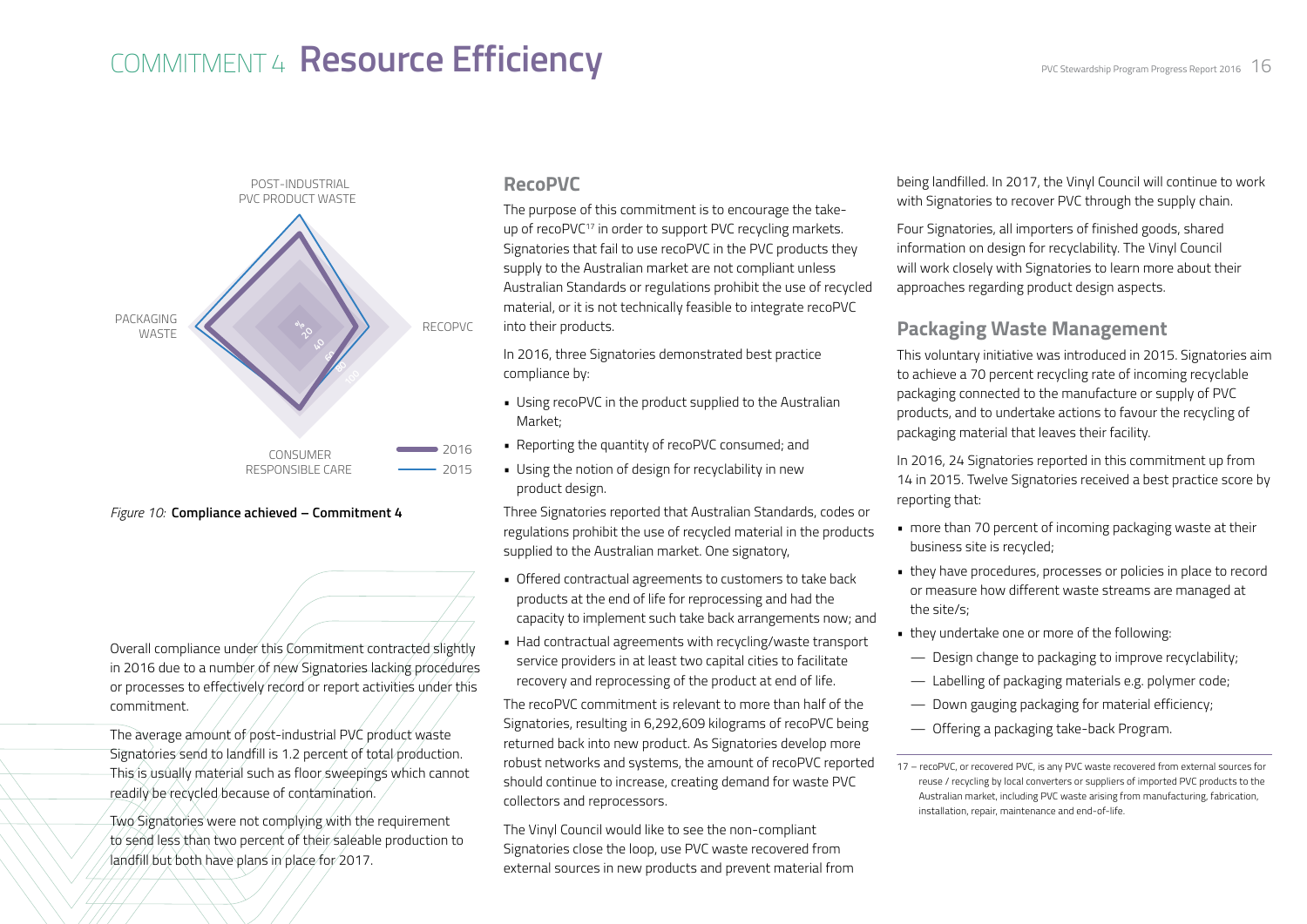### <span id="page-16-0"></span>**Vinyl Industry Recycling Strategy**

Following its second ReSource Summit in 2015, the Vinyl Council updated the Vinyl Industry Recycling Strategy in 2016. The strategy affirms the determination of the industry 'to facilitate growth in sustainable PVC recycling practice in Australia'.

A key focus to foster growth of PVC recycling is to use a collaborative approach and develop local end markets. The Vinyl Council is aware that there is no recycling if there is no end market, and that a major impediment to recycling PVC in various states of Australia is the availability of local reprocessors and effective supply chains. This is a shared issue and responsibility requiring strategy and action.

Accordingly, the Vinyl Council is pleased to report the following action and results:

### **Recycling Results in Priority Areas**

#### PVC ADVERTISING BANNER RECYCLING PROJECT

The Vinyl Council was successful in obtaining funding from the NSW Environment Trust to identify ways to reprocess advertising billboard skins and find potential end markets for the recyclate. Currently around 500 tonnes of this material are disposed to landfill each year, as well as larger quantities of grain covers and truck tarpaulins totalling around 5,000 tonnes per year.

A series of workshops and forums with the Outdoor Media industry, Monash University, UNSW and manufacturers have delivered excellent results:

- Interdisciplinary collaboration between industry associations, manufacturers, industrial designers and chemical engineers to find solutions;
- A new reprocessing method has been identified (proceeding to international patent);
- A low-cost reprocessing method has been identified for some suitable product, leading to 2 tonnes recycled/ month; and
- Six product concept designs developed for use of recycled material.

| <b>STRATEGIC OBJECTIVE</b>                                                                                                       | 2016 OUTCOMES                                                                                                                                                                                                                                                                                                              |
|----------------------------------------------------------------------------------------------------------------------------------|----------------------------------------------------------------------------------------------------------------------------------------------------------------------------------------------------------------------------------------------------------------------------------------------------------------------------|
| Data and Information: to be able to measure PVC recycling<br>more accurately                                                     | Creation of a database listing PVC reprocessors by PVC<br>product type, market size and recycling practice;<br>Discussions with state governments re absence of<br>reprocessors and impact.                                                                                                                                |
| Collaboration: to facilitate and support the work of those<br>keen to recycle and establish systemic change                      | Promoted member reprocessors and other recycling<br>champions;<br>Supported development of PVC collections and granulating/<br>reprocessing in Vic, NSW, SA and WA;<br>Provided referrals to member reprocessors of both supply and<br>demand opportunities equating to >10,000 tonnes PVC.                                |
| End markets: to develop market pull for recoPVC by growing<br>end user demand                                                    | Undertaking two R&D projects with UNSW and Monash<br>University and partners in flooring and coated fabric supply<br>chains, funded by NSW Environment Trust, to develop end<br>markets for reprocessed flooring, coated fabric and cable.                                                                                 |
| Innovation and trials: to form recycling projects that are<br>replicable and scalable for easy growth                            | Through funded R&D projects and collaborations, undertaken<br>lab tests, trials and developed concept designs for prototypes<br>using reprocessed materials (flooring, coated fabric and cable);<br>Consolidated the medical PVC recycling Program in Victoria<br>and expanded collections & reprocessing to other States. |
| Reprocessing infrastructure: to increase number of<br>reprocessors and improve viability of PVC recycling                        | Education of state governments on PVC reprocessing capacity<br>and requirements;<br>Advised members of availability of grants;<br>Government investment in Victorian reprocessing of PVC.                                                                                                                                  |
| Design and composition: to encourage Design for Recycling<br>(DfR) and advocate for quality recyclate and recycling<br>practices | Through Stewardship Program commitments, encouraging<br>packaging DfR.                                                                                                                                                                                                                                                     |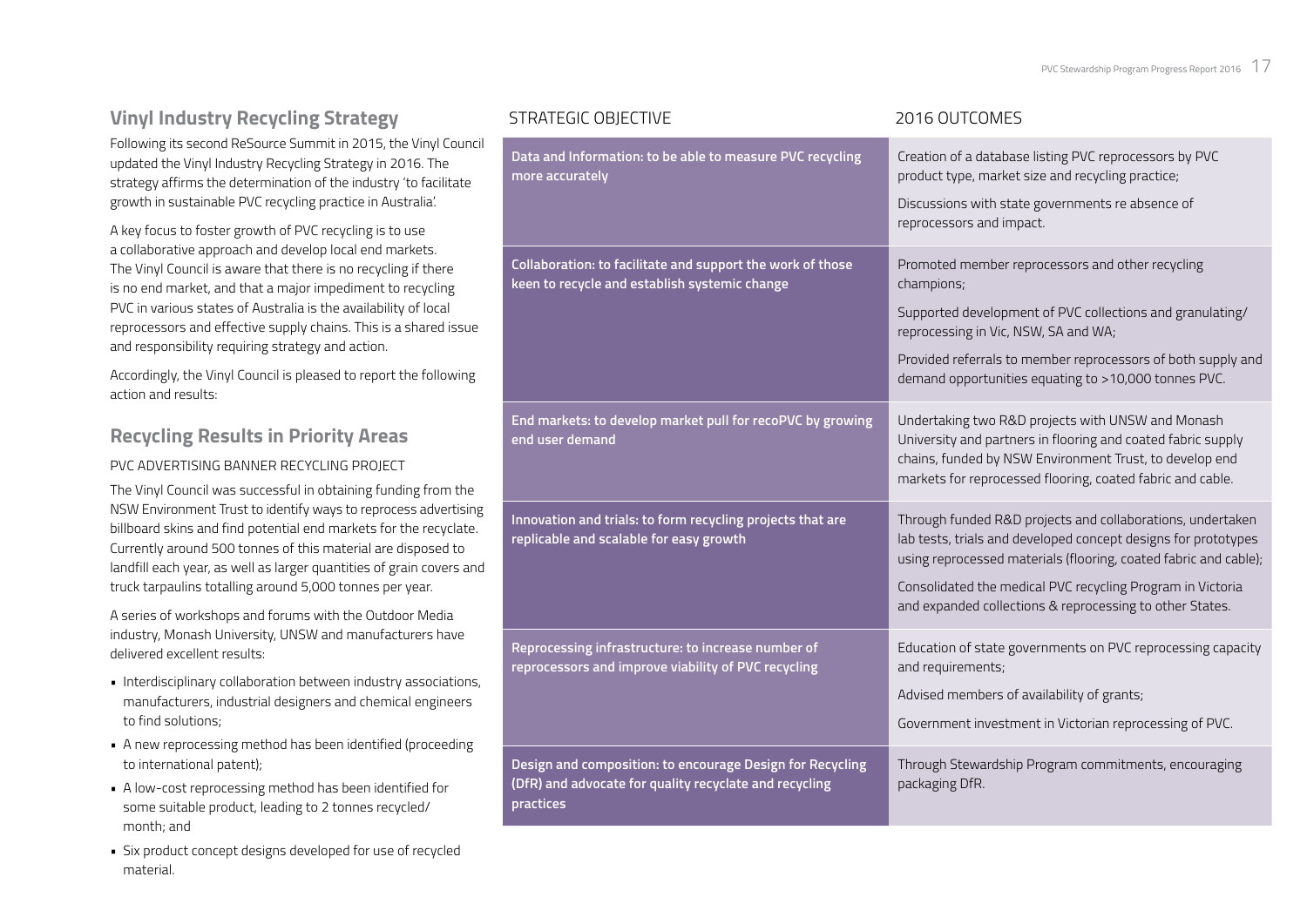<span id="page-17-0"></span>





Photo: Polyflor Photo: Monash University Photo: Vinyl Council of Australia Photo: Polyflor Photo: Monash University

#### COMMERCIAL VINYL FLOORING RECYCLING PROJECT

The Vinyl Council in partnership with the Australian Resilient Flooring Association was successful in obtaining funding from the NSW Environment Trust to identify potential end markets, reprocessing methods and collection systems for commercial vinyl flooring. Currently around 15,000 tonnes of this flooring is disposed to landfill nationally each year.

In 2016, the project's preliminary results were:

- Identification of a potential use for up to 10,000 tonnes per year;
- An interdisciplinary collaborative approach between industry associations, manufacturers and chemical engineers to find solutions;
- Identification of a pilot geographic area (regional NSW) for collection of material.

Both projects are funded through the NSW EPA's Waste Less, Recycle More initiative via the landfill levy. Each investigation will be concluded with a report in 2017. These important foundation projects enable the Vinyl Council to extend its earlier research, strengthen networks further, encourage market pull, support reprocessors and encourage design for recycling.

MEDICAL PVC RECYCLING

Initiated by the Vinyl Council and Western Health in 2009, the PVC Recycling in Hospitals program has continued to grow. By the end of 2016, the number of participating hospitals across Australia was 67. The quantity of material recovered for recycling in Australia rose to 16,000kg /month.

A highlight of the year was the PVC Recycling in Hospitals program being nominated a Finalist of the health category in the Victorian Premier's Sustainability Awards 2016. This helped to build profile and garner state government recognition of the program.

A key objective for the year was to build hospital participation to increase quantities recovered and so improve commercial viability for recyclers. Accordingly, the Vinyl Council coordinated a forum in Melbourne on recycling in healthcare with key speakers and over 50 attendees.

The program continued to be supported by Council members and Stewardship Program Signatories, Welvic Australia, the recycler and Baxter Healthcare, who helped coordinate collections in WA, SA and Qld in 2016.



In 2016, the Vinyl Council received over 70 registration enquiries about the program from hospitals and healthcare facilities, up from 40 in 2015. In 2017 the Vinyl Council aims to widen the engagement in this product stewardship program with organisations such as medical product manufacturers, government, training institutions, peak bodies and hospitals. The target is to recover over 2,000 tonnes of PVC medical waste when fully operational.

#### **Actions for 2017**

*The Vinyl Council will work with Signatories in 2017 to encourage waste contractors to provide relevant waste data and waste reporting systems.* 

*Continue to encourage Signatories to reduce PVC production waste being sent to landfill.* 

*Continue actions that create market pull for recycled end of life material through implementation of the Vinyl Industry Recycling Strategy.*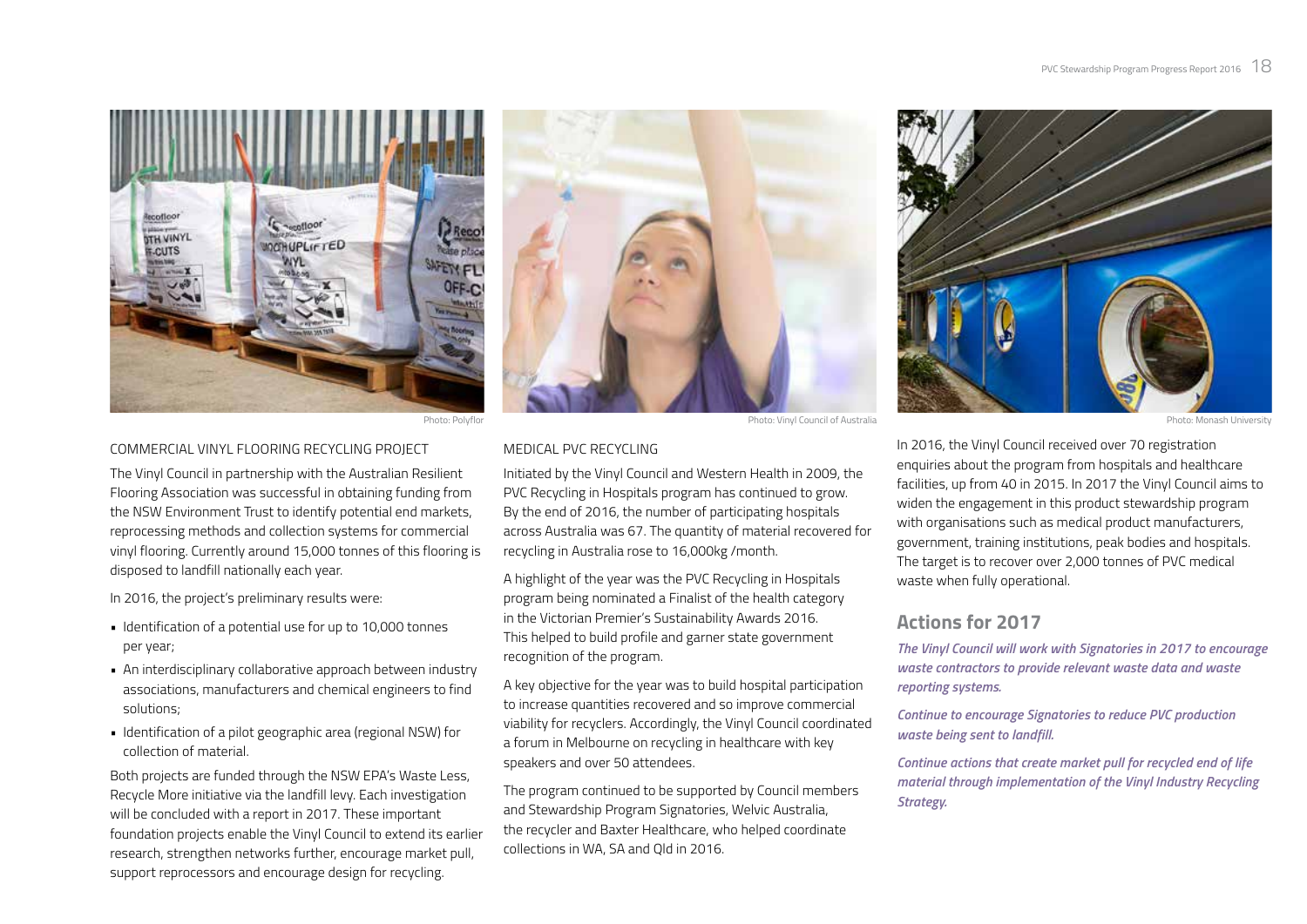# <span id="page-18-0"></span>COMMITMENT 5 **Transparency and Engagement**

#### **Annual Progress Report**

The 2015 annual report was published significantly behind schedule in November 2016 following several delays in completing data collection from Signatories, review and report writing and third party verification audits.

One Signatory in 2015 failed to submit a finalised data survey for independent audit and the issue was considered by the Technical Steering Group (TSG). In order to ensure the credibility of the Program is not compromised by companies failing to undergo audit, the TSG agreed that companies who fail to submit a data survey must undergo an audit the following year and contribute to the cost of the audit.

For the 2016 reporting year, the Signatory mentioned above, complied with this and was audited.

For this 2016 report, we thoroughly reviewed the process and data survey, providing clearer information on compliance evidence for each commitment. Third party audits of nine Signatories were conducted on schedule.

### **Program and Report Verification**

A limited assurance and verification statement has been prepared by Ernst & Young (EY) for the performance of the Program in 2016 and the report. The purpose of the verification process is to provide an independent opinion on the accuracy of the data and statements made in the report. EY conduct nine site visits and verified the information submitted by these Signatories and contained in this report.

[A copy of Ernst & Young's Verification Audit Statement is shown](#page-19-0)  in Appendix A.

### **Research Monitoring**

There are a number of forums of communication for industry providing the opportunity to monitor national and international developments in scientific research relevant to the potential health and environmental impacts of the PVC product life cycle, including TSG meetings, Vinyl Council member meetings and events, conferences and seminars, regular emailed news briefings, website etc. These were used to advise members of scientific developments, particularly on the subjects of phthalate plasticisers, plasticisers derived from renewable materials, REACH and other regulatory developments, NICNAS' assessment of chemicals, and the phase out of mercury.

### **Technical Steering Group**

The Technical Steering Group consists of members from the Australian PVC industry, the Office of Environment & Heritage, Sustainability Victoria, the federal Department of the Environment and Energy and CSIRO. The Green Building Council of Australia has observer status on the TSG. Four meetings were organised in 2016, attended by an average of fourteen participants.

### **Changes to Signatories**

One Signatory left the Program in 2016 and thirteen companies ioined it.

#### **Stakeholder engagement**

The Vinyl Council aims to hold stakeholder engagement meetings every two to three years following the publication of its Progress Report to discuss the progress of the PVC industry and effectiveness of the PVC Stewardship Program. The last engagement forum was conducted in 2014. Round-tables will be held in 2017 to improve industry understanding of stakeholder concerns and expectations.



Photo: Vinyl Council of Australia

Other stakeholder engagement in 2016 included presentations to several conferences such as Society of Plastic Engineers, PVC Australia 2016, Global Vinyl Council, Asia Pacific Vinyl Network, and Melbourne Metropolitan Waste and Resource Recovery Group Forum.

#### **Actions**

*The Vinyl Council will conduct Round-tables to provide stakeholders with the progress of the PVC Product Stewardship Progress and seek stakeholder feedback and input on the Program's direction.* 

*Five Year Evaluation Review report.*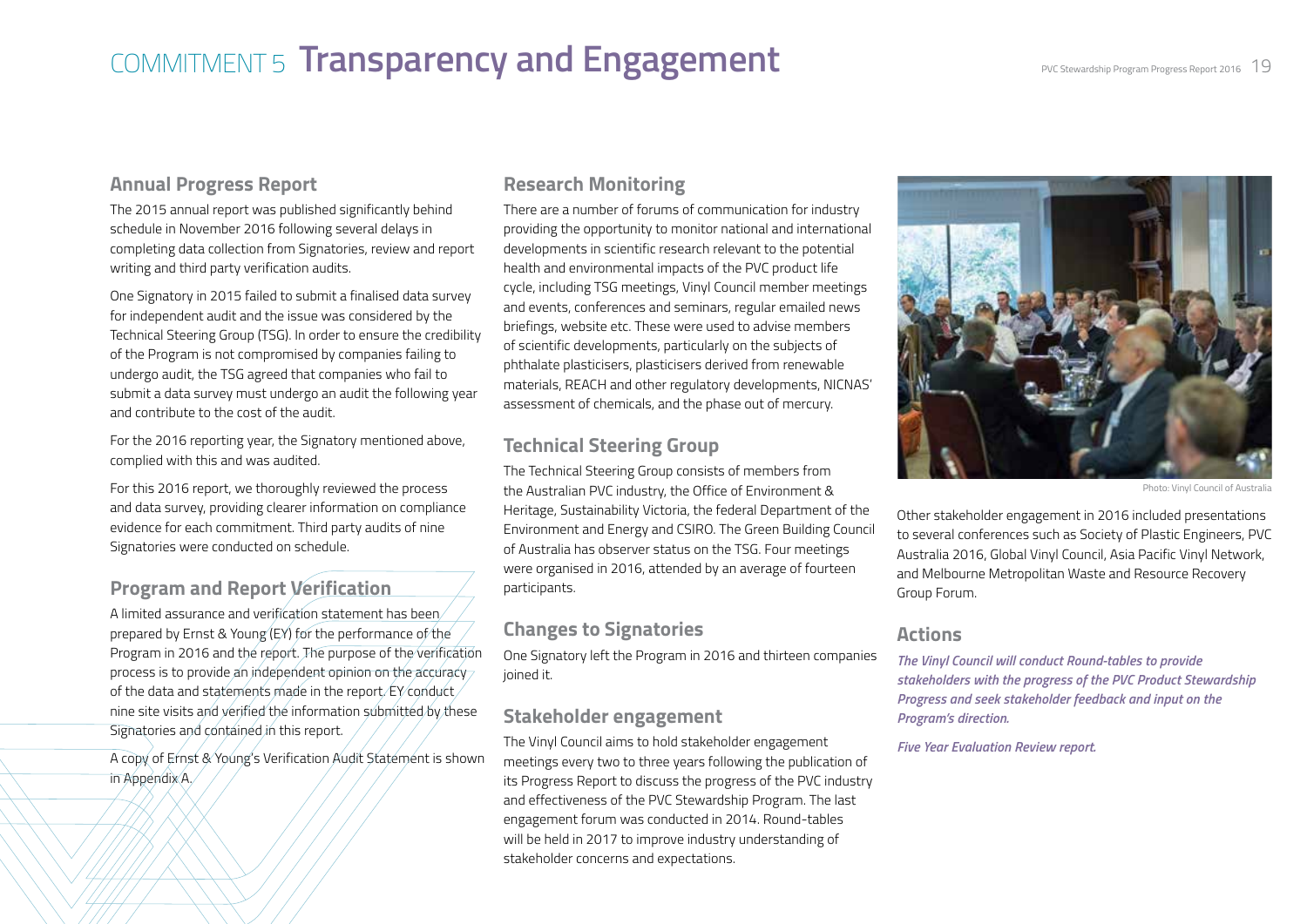# <span id="page-19-0"></span>**Verification Audit Statement**



Ernst & Young 8 Exhibition Street Melbourne VIC 3000 Australia GPO Box 67 Melbourne VIC 3001

Tel: +61 3 9288 8000 Fax: +61 3 8650 7777 ey.com/au

#### Independent Limited Assurance Statement to the Board of Directors of the Vinyl Council of Australia

The Vinyl Council of Australia (the 'VCA') has commissioned Ernst and Young ('EY') to provide limited assurance over the extraction of 52 selected statements and inclusion in the 2016 PVC Stewardship Program Progress Report (the 'PSP Report'), for the year ended 31 December 2016.

#### **Subject Matter**

The Subject Matter for our assurance engagement is limited to the 52 selected statements presenting data and activities which indicate performance of the VCA – as set out inAppendix A.

#### **Criteria**

The VCA has set out the Criteria for reporting against the Subject Matter for each commitment as part of the Australian PVC industry's PVC Stewardship Program in the form of a 'Commitment and Verification Guide'.

#### **The Responsibility of Management**

The management of the VCA is responsible for the preparation and presentation of the Subject Matter in the PSP Report, including the selection of appropriate criteria. No conclusion is expressed as to whether the selected methods used are appropriate for the purpose described in the report. Further, the VCA's management is responsible for establishing and maintaining internal controls relevant to the preparation and presentation of the Subject Matter that is free from material misstatement, whether due to fraud or error; selecting and applying appropriate criteria; maintaining adequate records and making estimates that are reasonable in the circumstances.

#### **Assurance Practitioner's Responsibility**

Our responsibility is to express a limited assurance conclusion on the extraction of data presented in the PSP Report based on our assurance engagement, in accordance with ASAE3000 'Assurance Engagements other than Audits or Reviews of Historical Financial Information' and in accordance with the terms of reference for this engagement as agreed with the VCA.

#### **Summary of Procedures Undertaken**

Our procedures, undertaken between February to June 2017 included, but were not limited to:

- ► Checking the factual accuracy of the information presented in the PSP Report by examining the data and information contributing to the 52 statements (covering all commitments presented in the Criteria) and checking that it has been extracted correctly from the VCA's internal systems
- Reading the PSP Report for any significant anomalies, particularly in relation to VCA's activities and trends in data
- ► Obtaining an understanding of the VCA's key systems and processes used for managing, analysing and reporting Signatory performance information
- ► Interviews with key personnel responsible for collating and writing sections of the PSP Report to understand the reporting process.

In addition, as part of our engagement we conducted site visits and agreed information submitted by the following nine Signatories to supporting sample documentation:

- ► Australian Plastic Profiles Pty. Ltd.
- APN Compounding Pty. Ltd.
- Brenntag Australia Pty. Ltd.
- Chemiplas Pty. Ltd.
- Gerflor Pty. Ltd.
- ► Kenbrock Pty. Ltd.
- ► Rojo Pacific Pty. Ltd.
- Sun Ace Pty. Ltd.
- ► Vinidex Pty. Ltd.

#### **Use of our Report**

Our limited assurance report has been prepared for distribution to the management and directors of the VCA. We disclaim any assumption of responsibility for any reliance on this assurance statement or on the Subject Matter to which it relates, to any person other than management and directors of the VCA, or for any purpose other than that for which it was prepared.



#### Independence, Competence and Experience

**Independence, Competence and Experience**

In conducting this assurance engagement, EY has met the requirements of our Independence Policy. EY confirms that we are not aware of any issues that could impair our objectivity in relation to this assurance engagement. EY has not had any part in collecting and calculating data, or in preparing any part of the Report.

#### **Limitations Information**

The scope of work covered the Subject Matter The scope of work covered the Subject Matter<br>referred to above as included in the Report. EY did referred to above as included in the Report. E r did<br>not provide assurance over the data. Specifically not provide assurance over the data. Specifically<br>excluded from our scope was source data presented excluded from our scope was source data presented<br>to the VCA from Signatories, other than for those to the vox non-orginatories, other than for those<br>Signatories listed above, which were assessed by undertaking site visits and documentation reviews, on assurance statement. a limited basis.

#### **Matters Relating to Electronic Presentation of Information**

mormation<br>Our limited assurance engagement included webbased information that was available via web links as of the date of this statement. We provide no assurance over changes to the content of this webbased information after the date of this limited assurance statement.

#### **Conclusion**

Based on our limited assurance procedures, nothing has come to our attention to indicate that the 52 selected statements have not been extracted and fairly presented in the PSP Report, in all material respects.

**internal quality check procedures for data procedures for data procedures for data procedures for data procedu** 

<del>recommenuations</del><br>Based on our limited assurance engagement a number of recommendations are highlighted below For VCA Executive's benefit:<br>for VCA Executive's benefit:

 $\text{Page 2}$ 

clarifying the reporting requirements and scoring

- ► Recommendation one: Continue progress in clarifying the reporting requirements and scoring system for commitments in the Commitment and Verification Guide. **Example of evidence requirements**
- ► Recommendation two: Continue to undertake internal quality check procedures for data submitted by Signatories to improve accuracy and reliability of reporting.
- ► Recommendation Three: Continue progress in developing new commitments and reporting requirements.
- ► Recommendation four: Continue to strengthen engagement between VCA and Signatories for better understanding of evidence requirements, and awareness of templates and resources and awareness or templates and<br>available to achieve compliance

Ernst 4 loung

Ernst & Young Melbourne, Australia 12th July 2017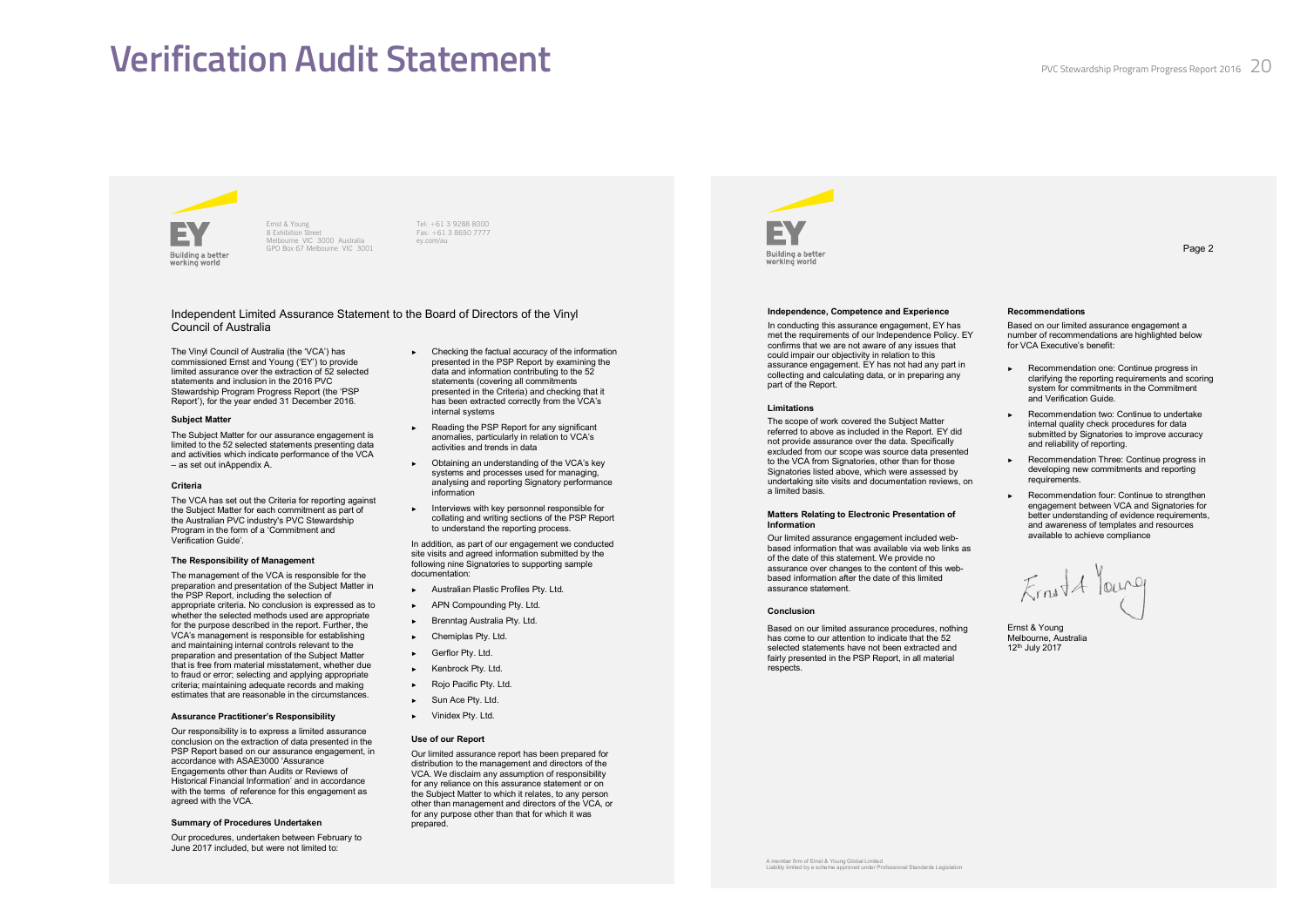# <span id="page-20-0"></span>**2016 Signatory List**

| <b>Gold Excellence: 100 percent</b>        |                              |
|--------------------------------------------|------------------------------|
| Australian Plastic Profiles Pty Ltd        | www.app.net.au/              |
| Australian Vinyls Corporation Pty Ltd      | www.av.com.au/               |
| Chemson Pacific Pty Ltd                    | www.chemson.com/             |
| Deceuninck Pty Ltd                         | www.decefuninck.com.au/      |
| Karndean Flooring Pty Ltd                  | www.karndean.com.au/         |
| Pipemakers Pty Ltd                         | www.pipemakers.com.au/       |
| Sun Ace Australia Pty Ltd                  | www.sunace.com.au/           |
| Tarkett Australia Pty Ltd                  | www.tarkett.com.au/          |
| Vinidex Pty Ltd                            | www.vinidex.com.au/          |
| <b>Silver Commendation: 99 percent</b>     |                              |
| Baxter Healthcare Pty Ltd                  | www.baxterhealthcare.com.au/ |
| Iplex Pipelines Australia Pty Ltd          | www.iplex.com.au/            |
| Plustec Pty Ltd                            | www.plustec.com.au/          |
| Vinythai PLC *                             | www.vinythai.co.th/          |
| Silver: 80-98 percent                      |                              |
| APN Compounding Pty Ltd                    | www.apncompounding.com/      |
| Armstrong Flooring Pty Ltd                 | www.armstrong-aust.com.au/   |
| Berry Plastics Australia Pty Ltd           | www.berryplastics.com.au/    |
| Chemiplas Australia Pty Ltd *              | www.chemiplas.com.a          |
| CMS Electracom Pty Ltd                     | www.cmselectra.com/anz/      |
| Formosa Plastics Corporation (FPC)Tawain * | www.fph.com.tw               |
| Integrated Packaging Pty Ltd               | www.ipstretch.com/           |
| Pegulan Floorcovering Pty Ltd              | www.pegulan.com.au           |
| Polyflor Australia Pty Ltd *               | www.polyflor.com.au          |
| Primaplas Pty Ltd                          | www.primaplas.com.au/        |
| Profine International Profile Group        | www.profine-group.com/en/    |
| PT Asahimas Chemical *                     | www.asc.co.id/               |
| Redox Chemicals Pty Ltd *                  | www.redox.com                |
| Rojo Pacific Pty Ltd                       | www.rojopacific.com.au/      |
| Speciality Polymer and Chemicals Pty Ltd * | www.spcaust.com.au           |
| Stormtech Pty Ltd                          | www.stormtech.com.au/        |
| Techplas Extrusions Pty Ltd                | www.techplas.com.au/         |
| Thai Plastic and Chemical (TPC) Pty Ltd *  | www.scgchemicals.com         |
| Welvic Australia Pty Ltd                   | www.welvic.com/              |

| Bronze: 50-79 percent                   |                             |
|-----------------------------------------|-----------------------------|
| Altro Flooring - APAC Pty Ltd           | www.asf.com.au/             |
| Baerlocher Malaysia SND BHD *           | www.baerlocher.com/         |
| Brenntag Australia Pty Ltd *            | www.brenntag.com/           |
| Gerflor Australasia Pty Ltd             | www.gerflor.com.au/         |
| Kenbrock Pty Ltd *                      | www.kenbrock.com.au/        |
| Plastral Pty Ltd                        | www.plastral.com.au/        |
| Signature Floorcoverings Pty Ltd        | www.signaturefloors.com.au/ |
| The Andrews Group (Australia) Pty Ltd * | www.theandrewsgroup.com.au  |
| Compliance: < 50 percent                |                             |
| AFS Wall Systems Pty Ltd *              | www.afswall.com.au          |
| Veka Plastics (Singapore) Pte Ltd       | www.yekainc.com/            |
| <b>Failed to Report</b>                 |                             |
|                                         |                             |
| Polymer Direct Pty Ltd *                | www.polymerdirect.com.au/   |
| Rehau Pty Ltd                           | www.rehau.com/au-en/        |

\* First year reporting as a Signatory to the PSP

| <b>AWARD</b>                         | <b>AWARD ASSESSMENT</b>                                                                                                                                                                         | <b>DATA SURVEY</b><br><b>ASSESSMENT</b><br><b>SCORE</b> | <b>DATA SURVEY</b><br><b>ASSESSMENT SCORE PLUS</b><br><b>BEST PRACTICE POINTS</b> |
|--------------------------------------|-------------------------------------------------------------------------------------------------------------------------------------------------------------------------------------------------|---------------------------------------------------------|-----------------------------------------------------------------------------------|
| <b>Gold Excellence</b>               | Signatories who scored full compliance<br>in all relevant commitment areas.                                                                                                                     | 100%                                                    | 100%                                                                              |
| <b>Silver</b><br><b>Commendation</b> | Signatories who scored silver status<br>but were awarded bonus points for<br>demonstrating best practice in one or<br>more commitment area and received<br>no more than one partial compliance. | $90 - 99%$                                              | 99%                                                                               |
| <b>Silver Award</b>                  | One or more non-compliance.                                                                                                                                                                     |                                                         | $80 - 98%$                                                                        |
| <b>Bronze Award</b>                  |                                                                                                                                                                                                 |                                                         | $50 - 79%$                                                                        |

The Australian vinyl industry'[s PVC Stewardship Program i](#page-3-0)s one of the longest standing product stewardship schemes in Australia, with the specificity to have a whole-of-lifecycle focus. From its outset, it was deliberately designed to be a dynamic, evolving Program to drive best practice and continual improvement in the manufacture and supply of PVC products in Australia.